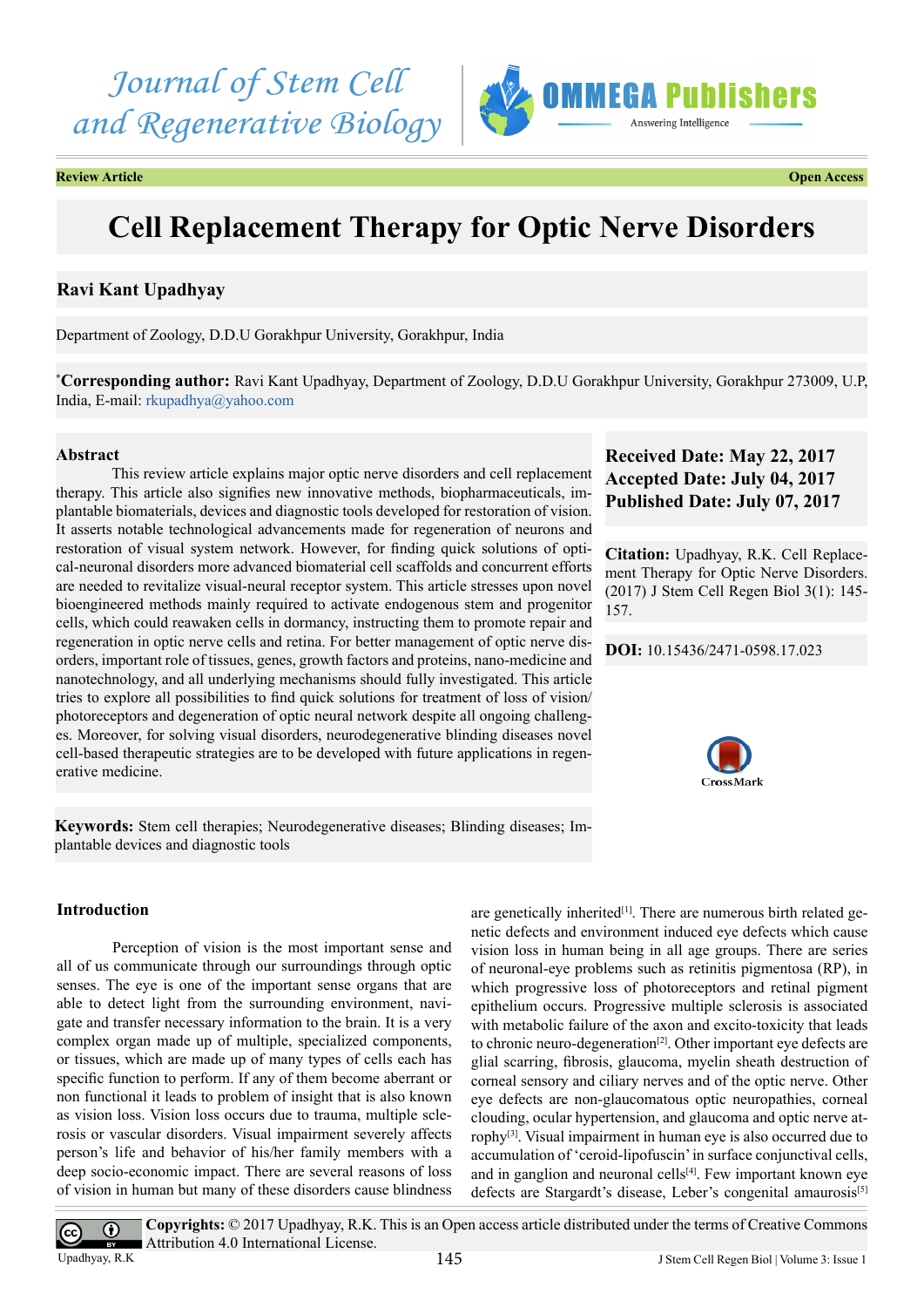and optic nerve diseases and degeneration of retinal ganglion cells (RGCs), found both in new born and adults<sup>[\[6\]](#page-9-5)</sup> (Figure 1). A variety of diseases occur due to non functional axons within the optic nerve that result in loss of visual function. Traumatic optic nerve (ON) injury is the leading cause of irreversible visual impairment worldwide<sup>[7]</sup>.



**Figure 1**: Showing overcoming factors leading to neuro-degeneration.

Optic nerve disorders severely impact vision in one or both eyes. These lead to various pathologies due to intraorbital, intracranial, intrinsic, or systemic disorders. Optic nerve diseas-es could also lead to life- and vision-threatening conditions<sup>[\[8\]](#page-9-7)</sup>. Usually, optic nerve contains about a million of small nerve fibers that carry images of what the eye sees to the brain. As nerve fibers become damaged, brain stops receiving vision information in proper way and eyes sight becomes blurred. Retina, which senses light and transmits impulses to the optic nerve contains small photoreceptor cells. This optic nerve from each eye carries these impulses to the brain, where visual information is interpreted and realizes a true vision. Loss of vision happens when there is any damage to an optic nerve or damage to its pathways to the brain. Damage to an eye or the visual pathway causes different types of vision loss depending on where the damage occurs. Optic nerve hypoplasia or Nerve atrophy or ischemic condition leads to vision impairment. This is also known as optic IFAA Puhlie

atrophy and optic neuropathy (Figure 2).



Figure 2: Showing optic tract and primary visual path with neuronal network system.

Neural loss from the optic nerve occurs due to environmental stress, and physiological defects. This is a frequently occurring, irreversible blinding pathology that involves optic light-sensing tissue. Similar to the brain, the eye, which is a part of the central nervous system, will not be able to restore neuron loss after the occurrence of disease<sup>[\[9\]](#page-9-8)</sup>. The patterns of optic nerve diseases provide information to the researcher to help understand the fundamental pathological activity and establish a method to enhance advanced detection and treatment strategies<sup>[9]</sup>. It is hoped that the primary outcome of reducing degeneration of the optic nerve will also lead to the improvement in visual function and decreased intracranial hypertension. Retinal diseases also cause problems to the eyes; these include retinal detachment and retinal vascular complications. Retinal detachment is a medical condition in which the retina separates from the back of the eye<sup>[10]</sup>. Macula-off retinal detachment can be treated by using modern surgical techniques, such as scleral buckling, pneumatic retinopexy, and pars plana vitrectomy, we can anticipate more than a 90% success rate for anatomical repair<sup>[11]</sup>. Bone marrow-derived autologous cells are used for treatment of optic nerve diseases (Table 1).

| Eye defect                                        | <b>Reason</b>                                                                        | <b>Physiological Effect</b>                                                                                                              | <b>Therapeutic solution</b>                                                           |
|---------------------------------------------------|--------------------------------------------------------------------------------------|------------------------------------------------------------------------------------------------------------------------------------------|---------------------------------------------------------------------------------------|
| <b>Optic neuritis</b>                             | Blurring and blind spots,<br>ocular herpes, toxoplasmo-<br>sis, sinusitis            | Severe inflammation of the optic nerve,<br>caused by damage to and loss of the pro-<br>tective sheath (myelin) surrounding this<br>nerve | Cell<br>replacement<br>therapy,<br>stem cell therapy, biomaterial<br>artificial nerve |
| <b>Optic neuritis</b>                             | Pain with eye movement;<br>other neurologic symptoms                                 | Unilateral vision, abruptly reduced, fo-<br>cal loss                                                                                     | Optic surgery                                                                         |
| <b>Compressive optic</b><br>neuropathy            | Optociliary shunt vessels                                                            | Unilateral, gradually lost, generalized<br>depression                                                                                    | Optic surgery                                                                         |
| Arteritic anterior isch-<br>emic optic neuropathy | polyarteritis nodosa; Wege-<br>ner's granulomatosis; con-<br>nective tissue diseases | headache, pain while chewing                                                                                                             | Temporal artery biopsy                                                                |
| <b>Toxic and metabolic</b><br>optic neuropathy    | Mild, bilateral disc swell-<br>ing                                                   | hemorrhages                                                                                                                              | Cell replacement and drug<br>therapy                                                  |

**Table 1:** Showing various neuro-optical eye defects and therapeutic measures.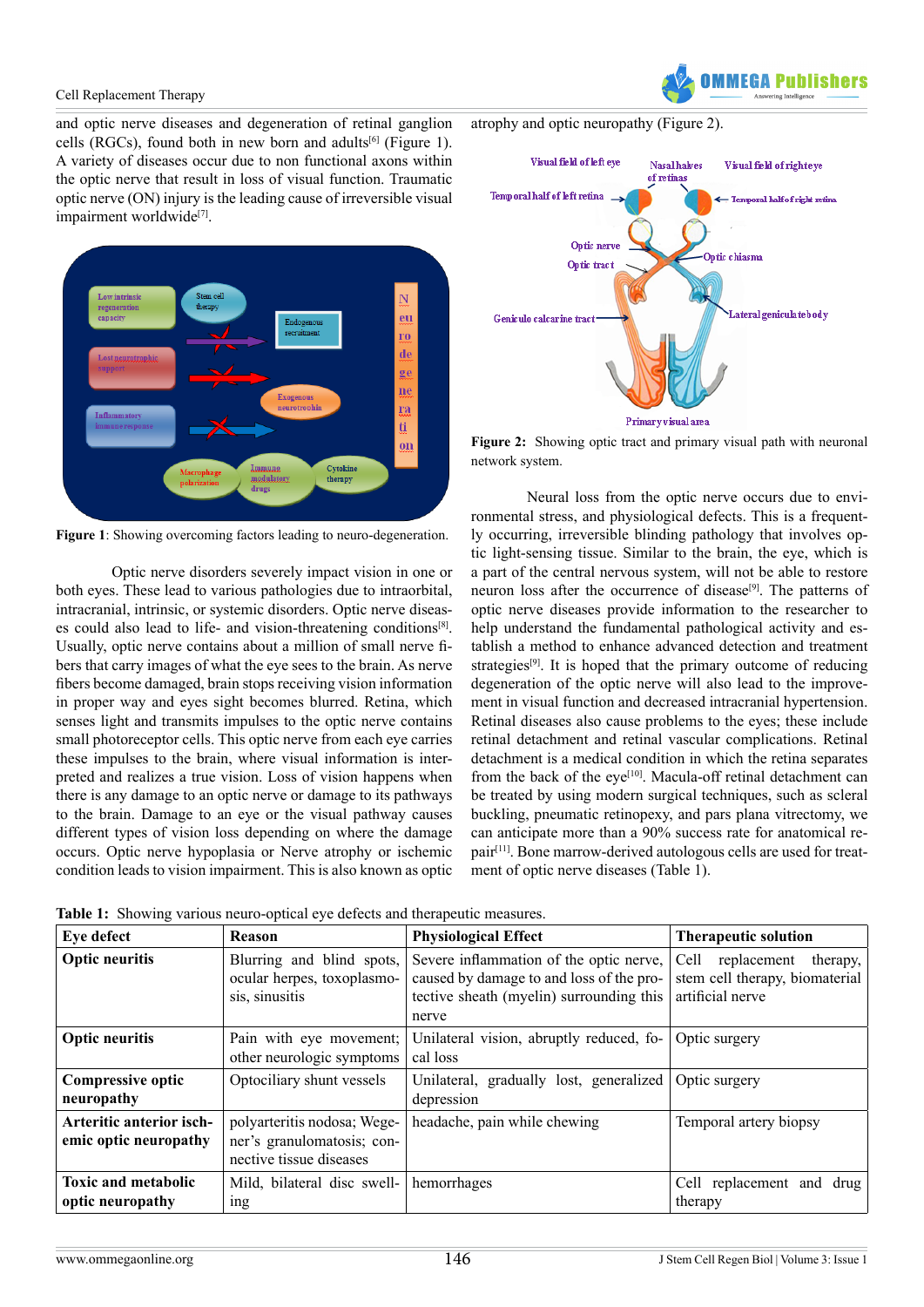

| Leber's hereditary<br>optic neuropathy     | optic nerve head becomes<br>hyperemic with obscura-<br>tion of the disc margins                                                             | Vision loss                                                                                         | Retinal blood vessels become<br>tortuous and dilated         |
|--------------------------------------------|---------------------------------------------------------------------------------------------------------------------------------------------|-----------------------------------------------------------------------------------------------------|--------------------------------------------------------------|
| <b>Infiltrative optic</b><br>neuropathy    | Other cranial neuropathies                                                                                                                  | Bilateral abruptly reduced, generalized<br>depression                                               | Optic surgery, Cell replace-<br>ment therapy                 |
| <b>Glaucomatous optic</b><br>neuropathy    | inflammation<br>ischemia,<br>and compression                                                                                                | Absence of neuroretinal rim, unilateral<br>or asymmetric.                                           | Optic surgery, Cell replace-<br>ment therapy                 |
| Optic nerve hypoplasia                     | optic nerve head appears<br>abnormal                                                                                                        | low number of axons, disc may appear<br>gray or pale                                                | Drug therapy, Cell replace-<br>ment therapy                  |
| Megalopapilla                              | Abnormal large optic disc                                                                                                                   | neuroretinal rim become pale due to ax-<br>ons being spread over a larger surface<br>area.          | Biomaterial based artificial<br>nerve                        |
| Peripapillary<br>staphyloma                | disc is deeply excavated                                                                                                                    | atrophic changes in the retinal pigment<br>epithelium                                               | Optic surgery, Cell replace-<br>ment therapy                 |
|                                            | Colobomatous optic discs                                                                                                                    | an incomplete closure of the embryonic<br>fissure                                                   |                                                              |
| Optic nerve head disc<br>drusen            | Full optic nerve simulates<br>papilledema                                                                                                   | anomalous vascular patterns, optic disc<br>edema                                                    | Cell replacement therapy                                     |
| Idiopathic intracranial<br>hypertension    | Optic neuropathies                                                                                                                          | dizziness, and photophobia                                                                          | Drug therapy                                                 |
| Papilledema                                | Headache, pulsatile tinni-<br>tus, TVO                                                                                                      | Bilateral                                                                                           | VA is spared, Enlarged blind<br>spot or constriction         |
| <b>Retinal vein occlusion</b>              | Retinal hemorrhages, cot-<br>ton-wool spots                                                                                                 | Unilateral, Visual activity Abruptly re-<br>duced                                                   | Optic surgery                                                |
| <b>Autosomal-dominant</b><br>optic atrophy | Is the most common hered-<br>itary optic neuropathy.                                                                                        | Peripapillary atrophy, absent foveal light<br>reflex, arterial attenuation                          | Optic surgery, Drug therapy                                  |
| <b>Traumatic optic</b><br>neuropathy       | injury to the optic nerve                                                                                                                   | retrobulbar hemorrhage                                                                              | Optic surgery                                                |
| <b>CMV Retinitis</b>                       | serious infection of the ret-<br>ina                                                                                                        | Affect people with other immune disor-<br>ders.                                                     | Antiretroviral therapy                                       |
| Keratoconus                                | When the cornea in the<br>front of the eye, which nor-<br>mally is round, becomes<br>thin and cone shaped                                   | Impairment of vision                                                                                | Correction of<br>distorted vi-<br>sion                       |
| Amblyopia                                  | eye that does not receive<br>adequate use during early<br>childhood.                                                                        | poor vision in an eye, amblyopia is<br>caused by severe refractive errors and/or<br>anisometropia   | Glasses are prescribed                                       |
| <b>Ocular hypertension</b>                 | Increased pressure in the<br>eye                                                                                                            | Pain during sight seeing                                                                            | Laser and surgical therapy                                   |
| <b>Blepharitis</b>                         | Inflammation of eyelids                                                                                                                     | Responds very well to natural cures such<br>as castor oil, coconut and tea tree oil                 | self-care for this eyelid                                    |
| Conjuctivitis                              | Inflammation of the con-<br>juctival                                                                                                        | Usually clears up by itself.                                                                        | Use of antihistamines                                        |
| <b>Keratitis</b>                           | Inflammation of the cornea                                                                                                                  | Bacterial, viral, fungal keratitis                                                                  | Antiviral or antibiotic eye<br>drops                         |
| <b>Episcleritis</b>                        | Inflammation<br>of<br>the<br>sub-conjuctival connective<br>tissue and the blood vessels<br>that course between the<br>sclera and conjuctiva | Irritation and inflammation of the epis-<br>clera, a thin layer of tissue covering the<br>white par | Episcleritis most often im-<br>proves without treatment      |
| <b>Scleritis</b>                           | Inflammation of the sclera                                                                                                                  | Red eyeball, pain, watering eyes                                                                    | Corticosteroid eye drops to<br>help reduce the inflammation. |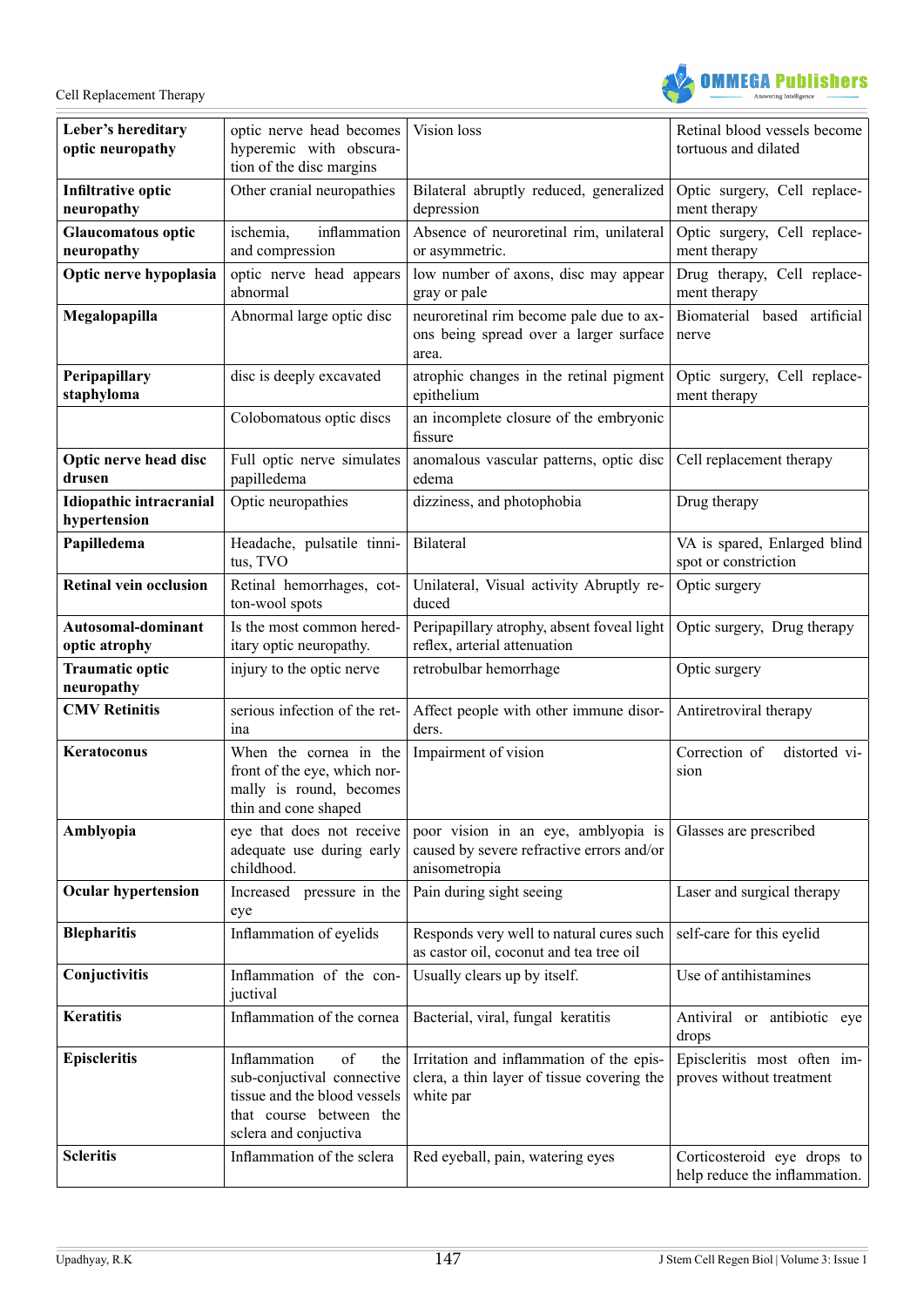

| Leber's congenital<br>amaurosis                      | Autosomal recessive con-<br>dition that manifests in in-<br>fancy.                                                                                                                                | The fundus may be normal or show pe-<br>ripheral chorioretinal atrophy and granu-<br>larity with nystagmus                                                                                                                                                         | Anti-oncological treatment                                                     |
|------------------------------------------------------|---------------------------------------------------------------------------------------------------------------------------------------------------------------------------------------------------|--------------------------------------------------------------------------------------------------------------------------------------------------------------------------------------------------------------------------------------------------------------------|--------------------------------------------------------------------------------|
| Oculodigital syndrome                                | Infant constantly rubs or<br>presses on the eyes which<br>leads to enophthalmos                                                                                                                   | Other common features include learning<br>disability, deafness, and epilepsy                                                                                                                                                                                       | Genetic counselling                                                            |
| <b>Nystagmus</b>                                     | Eyes involuntarily move<br>back and forth.                                                                                                                                                        | Nystagmus causes the eyes to drift slow-<br>ly in one direction and then 'jump' back<br>in the other direction                                                                                                                                                     | Ophthalmic treatment                                                           |
| Retinal neurodegener-<br>ative diseases              | Narcolepsy, orbital hem-<br>orrhage, macula-off retinal<br>detachment, diabetic macu-<br>lar edema, age-related mac-<br>ular degeneration, Stromal<br>limbus, Optic nerve glio-<br>ma, meningioma | Pain and loss of vision                                                                                                                                                                                                                                            | Ophthalmic treatment, cell<br>replacement therapy                              |
| Optic nerve aplasia                                  | complete lack of the optic<br>nerve, optic disc, retinal<br>ganglion and nerve fiber<br>layer, and optic nerve ves-<br>sels                                                                       | Mutations in PAX 6 (paired box 6) gene<br>(11p13) have been associated with op-<br>tic nerve malformations, including op-<br>tic nerve aplasia/hypoplasia, coloboma,<br>morning glory disc anomaly, aniridia,<br>and persistent hyperplastic primary vit-<br>reous | Mutation correction, cell<br>replacement therapy                               |
| Krabbe's syndrome                                    | Hypertrophy of prechias-<br>matic optic nerves and op-<br>tic chiasma                                                                                                                             | autosomal recessive lysosomal disorder,<br>deficiency of galactocerebroside $\beta$ -ga-<br>lactosidase resulting in accumulation of<br>globoid cells containing psychosine                                                                                        | Optic surgery                                                                  |
| <b>Obstruction of intrav-</b><br>itreal neurotrophic | Low c-Jun expression                                                                                                                                                                              | Loss of vision                                                                                                                                                                                                                                                     | Use of regenerating retinal<br>cells                                           |
| Neuromyelitis optica                                 | an autoimmune demyelin-<br>ating disease                                                                                                                                                          | specific autoantibody, NMO-IgG, direct-<br>ed against aquaporin-4 water channels,<br>affects the optic nerve and the spinal<br>cord                                                                                                                                | Optic surgery                                                                  |
| Optic nerve injury                                   | during optic neuritis optic<br>nerve crush injury optic<br>nerve degeneration                                                                                                                     | Obstruction in visual-system network                                                                                                                                                                                                                               | Ophthalmica treatment, cell<br>replacement therapy                             |
| Leber hereditary optic<br>neuropathy                 | OPA1 and OPA3 genetic<br>mutations                                                                                                                                                                | De-myelination of optic nerve                                                                                                                                                                                                                                      | Mutation corrections                                                           |
| <b>Nutritional neuritis</b>                          | Folic acid, Vitamin B1,<br>B2,B6 B12 deficiency                                                                                                                                                   | Slow down of optic-visual cell activity                                                                                                                                                                                                                            | Reversible with supplementa-<br>tion of folic acid and vitamins<br>in the diet |
| Perinueritis                                         | Inflammation                                                                                                                                                                                      | idiopathic                                                                                                                                                                                                                                                         | Gene therapy, cell replacment                                                  |

Eye components mainly photoreceptors and neurons transfer signals to the brain for processing. For better functioning of eye constant renewal of cells and neo-vascularization process remain continue. The most common pathologies responsible for visual impairment and blindness are age-related macular degeneration, glaucoma and diabetic retinopathy. Major eye diseases which result in loss of vision or blindness are age-related macular degeneration (ARMD), diabetic retinopathy, cataracts, and glaucoma<sup>[12-14]</sup>. There are general causes of sudden loss of vision i.e. clouding of normally transparent eye structures, abnormalities of the retina, obstruction of visual signals due to abnormalities of the optic nerves which transfer information from eye to the brain. Few of them are genetically linked $[15]$  and associated with multiple risk factors including diet $[16]$ , hypertension<sup>[17]</sup>, pregnancy<sup>[\[18\]](#page-9-15)</sup>, and smoking<sup>[19]</sup>. The sudden loss of vision also occurs due to blockage of a major artery of the retina, artery to the optic nerve, major vein in the retina, jelly-like vitreous humor near the back of the eye and eye injury. Atherosclerosis also causes sudden retinal blockage. Blockage of artery to the optic nerve also occurs due to atherosclerosis and causes severe inflammation. A blood clot in the retinal vein also block vision in old age. High blood pressure affects vision and diabetic people also remain at risk of bleeding into the vitreous humor. Viral or protozaon infection inflames the retina, and bleeding within the retina as a complication of age-related macular degeneration. Stroke or transient ischemic attack (TIA), acute glaucoma, retinal detachment cause heavy inflammation and generate optic neuropathies (Table 1).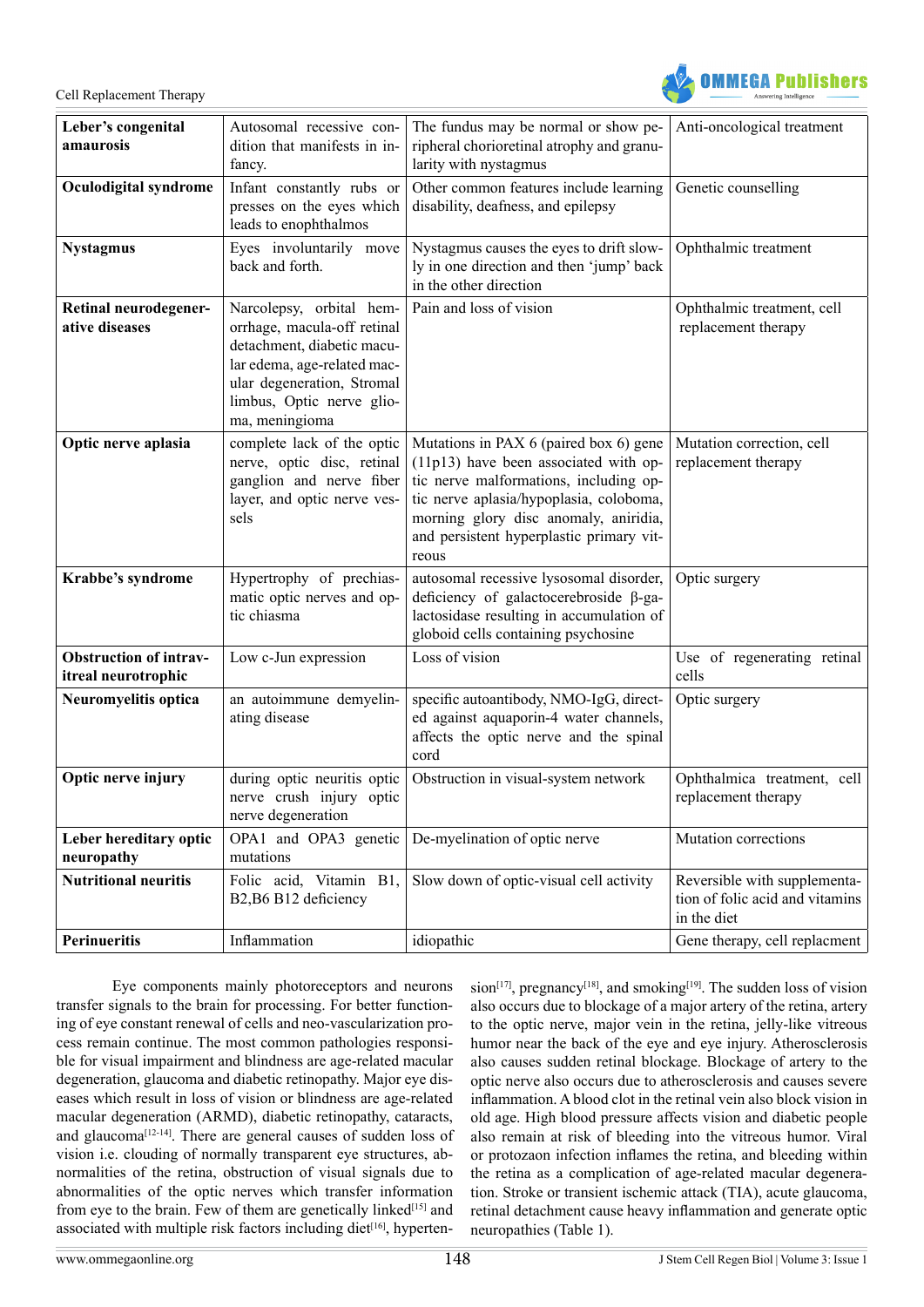Optic nerve atrophy leads to vision impairment optic-neuronal degenerative and genetic diseases which are seen in patients. Eye defect also occurs due to imperfect focusing of light rays on the retina that cannot be fully corrected with eyeglasses or contact lenses. Anything that blocks the passage of light from the environment to the back of the eye or disrupts the transmission of nerve impulses from the back of the eye to the brain will interfere with vision. There is possibility that light cannot reach the retina due to complete blindness that occurs in special circumstances i.e. cornea is attacked by herpes kerato-conjunctivitis, or kerato-malacia due to vitamin A deficiency. It causes dry eyes and result in an open scar or formation of cataract, which causes loss of clarity of the lens. Most severe problem is loss of neurons, production of an impenetrable glial scar and loss of key supporting cells called oligodendrocytes. Narcolepsy is a chronic sleep disorder, characterized by excessive daytime sleepiness (EDS), cataplexy, sleep paralysis and hypnagogic hallucinations. Large majority of human narcolepsy patients are ligand deficient, hypocretin replacement therapy may be a promising new therapeutic option, immune-mediated neurological disorders, such as Guillain-Barre syndrome, MA2-positive paraneoplastic syndrome and neuromyelitis optica (NMO)-related Disorder<sup>[20]</sup>. Spontaneous orbital hemorrhage is a rare but sight threatening incident<sup>[\[21\]](#page-9-18)</sup>. Blindness or loss of visual function can be caused by failure of the light path to reach the retina or failure of the retina to capture and convert light to an electrochemical signal before transmission to the brain via optic nerv[e\[22\].](#page-9-19) The occurrences of these pathologies increase with the age of the patient and are thus widely spread among aging populations. Blindness is an extensive disease that not only affects the quality of life of the patients themselves but may have a negative impact on the socio-economic status of their immediate families<sup>[23,24]</sup>. Reparative processes such as gliosis and fibrosis also can make it difficult to replenish and regenerate neurons<sup>[25]</sup>. For restoration of vision various methods are used to protect visual impairment visual impairment by early diagnosis followed by surgery, ionizing radiation, laser, or drug treatments[\[26-28\].](#page-9-22) Despite the efficiencies of these treatment modalities, they do not provide a complete solution to stop the progression to blindness. Stem cells obtained from various sources show the capacity to revive degenerated cells or replace cells in many major diseases including ocular disorders<sup>[29-32]</sup>. Despite the defects found in visual cells and nerve cells, neurons such as bipolar cells and ganglion cells still remain alive even in the retina of patients. These can be restored by replacement of dead photoreceptor cells with something artificial/natural retinal cells (Figure 3). The remaining retinal neurons can be stimulated by either electric current or electric potential. Photodiode array and electrode array are two main ways to stimulate retinal neurons as retinal prostheses. These retinal prostheses have problems such as low sensitivity and requiring outer electric sources (batteries) [\[33\]](#page-9-24) (As illustrated in: Table 1).





**Figure 3**: Showing primary and secondary factors responsible for optic nerve degeneration.

# **Cell Replacement Therapies**

Cell replacement therapies are used to restore eye visual function and retinal repair. This is a mainstream medicine that has many therapeutic benefits<sup>[\[34\]](#page-10-0)</sup>. Cell transplantation into damaged or diseased CNS tissues is a promising approach to treating various neurodegenerative disorders. Transplantation of photoreceptors or retinal pigment epithelium cells derived from human ES cells can restore some visual function<sup>[35]</sup>. Though there are problems of differentiation and integration of the transplanted cells. Induced pluripotent stem cells (iPSCs) are recommended for retinal cell replacement therapy. These are good therapeutic tool to treat an individual patient who so ever in need. These are generated in laboratory and banked from select donors. The application of ES cells that has received the most attention in recent years is as a novel source of cells for cell replacement therapy for the treatment of a wide range of debilitating diseases $[34]$ . A number of approaches are used to tackle with visual neuronal disorders. Neural and mesenchymal stem cells secrete growth factors which provide neuroprotective effects, reducing loss of retinal ganglion cells (RGCs). These are used to replace RGCs to reform functional connections between the eye and the brain. But RGCs required upregulated c-jun expression<sup>[\[36\]](#page-10-2)</sup> if not maintained neural tissues become weak, defective or finally die<sup>[37]</sup>.

Cell replacement is a novel therapeutic approach to restore visual capabilities to the degenerated adult neural retina and represents an emerging field of regenerative neuro-therapy. This is used for restoration and repair of retinal pigment epithelium (RPE) in age-related macular degeneration. It is used to replace lost photoreceptors affected by retinitis pigmentosa. ES cells are used to re-growth and/or repair of damaged cells mainly neurons. ES cell system possesses unique ability to remove dysfunction and loss of retinal neurons. ES population of proliferative cells is used to harness endogenous retinal stem cells for retinal repair. Furthermore, reprogramming of differentiated somatic cells convert ES cells into pluripotent state which show wider therapeutic potential and are used for the treatment of major retinal diseases. For repairing retinal defects differentiating stem cells are used for therapeutic application<sup>[\[38\]](#page-10-4)</sup>. Replacement therapies utilize cell-derived retinal pigment epithelial (RPE) cells to supplant lost or defective host RPE cells<sup>[\[39\]](#page-10-5)</sup>. Retinal ganglion replacement therapy is used for developing eye like structures differentiated from ES cell[s\[40\].](#page-10-6)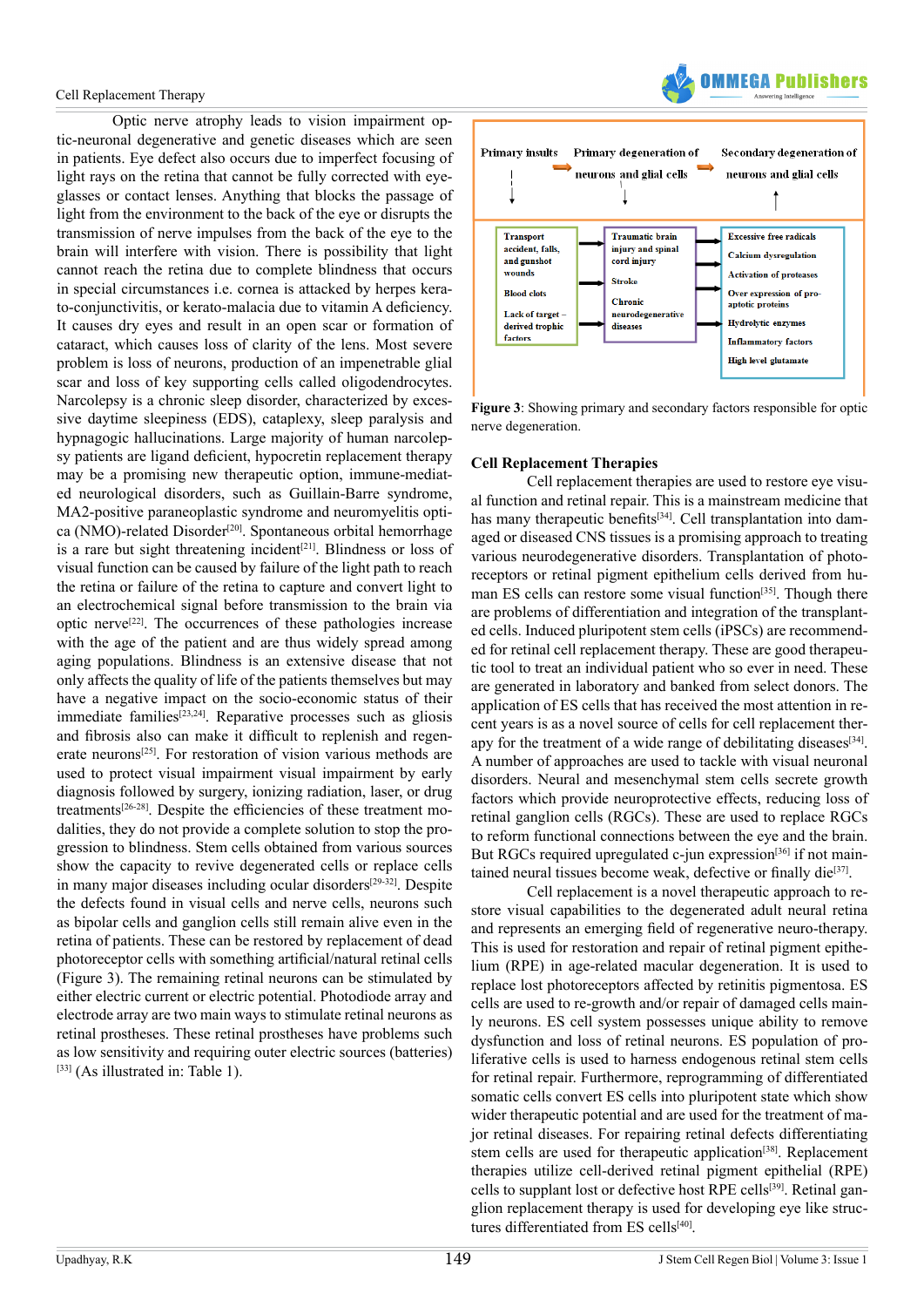

In cell therapy, cellular material is injected into defective organ system of patient. For example, T cells capable of fighting cancer cells via cell-mediated immunity may be injected in the course of immunotherapy. It is used for both neuroprotective and regenerative purposes. Induced stem cells are used for successful transplantation-based strategies for neuroprotection, replacement, and regeneration of the optic nerve<sup>[\[41\]](#page-10-7)</sup>. Similarly, macro-autophagy is also promoted for destruction of damaged cell for ocular health. It continually destroys aged or damaged cellular material by lysosomal degradation and recycling. In response to an inflammatory stimulus photoreceptor cells secrete cytokines but tear protein lacritin transiently accelerates flux to restore homeostasis by nullifying the activity of inflammatory cytokines<sup>[4]</sup>. However, to protect the cellular layers of optic tissues and surface healing regenerative medicine based on stem cell therapy is found suitable. However, for finding safe therapeutic solutions endogenous stem cells have been identified in the eye. Selected batches of stem cells are used to repair the damaged trabecular meshwork and restore functional regulation of aqueous outflow. Thus living cells are injected into the defective part of the eye. More specifically, neural and mesenchymal stem cells which secrete growth factors show neuroprotective effects. These cells reduce loss of retinal ganglion cells (RGCs) in animal models<sup>[\[42\]](#page-10-8)</sup>. RGC diseases occurred due to mass cell death, e.g. glaucoma, often lead to permanent damage since mammalian nerves do not regenerate<sup>[43]</sup>. Similarly, repair of the degenerate retina can be done by photoreceptor transplantation or by administering appropriate, tailored manipulations of the recipient environment<sup>[44]</sup>. Non-glaucomatous optic neuropathies are mostly seen in patients showing vitamin  $B_{12}$  deficiency and it was correlated with plasma vitamin  $B_{12}$  levels<sup>[3]</sup>. Similarly, for treatment of gliosis intravitreal bone marrow mesenchymal stem cell (BM-MSCs) transplantation is done. It successfully controls gliosis-mediated retinal folding, up-regulation of intermediate filaments, and recruitment of macrophages.

# **Stem cell therapies**

Stem cell therapies are extensively used in treatments for degenerative eye disease. These are used to replace lost neurons and restoration of neural circuits. These cells found in all tissues in our body and are self-renewable and capable of maintaining a certain level of differentiation in response to injury for tissue repair $[19-21]$ . These can act as a source of new, healthy specialized cells and may provide a way to replace damaged cells in the eye. There are several types of stem cells that could be used in different ways, depending upon the particular disorder to be treated. Stem cells present in the optic nerve of many animals overcome these problems to carry out repair and regeneration but in mammals like mice or humans these CNS stem cells are inhibited and remain dormant after injury. Injecting stem cells into damaged spinal nerve tracts that closely resemble the optic nerve improves function in mice. Normally, stem cell progenitors reside in different regions in the eye, during eye development can be used as alternative sources for regaining lost vision. Stem cells present in the region of the eye can renew and repair the damaged parts. Umbilical Cord Mesenchymal Stem Cells are such cells which can differentiate into nerve cells, neovascularize (formation of blood vessels) and immunomodulate when injected into the affected area. These stem cells activate/differentiate local stem cells and other biological pathways by chemo-

kine activities to form new or repair optic nerve cells through regeneration. However, for generation of new optic cells embryonic or fetal tissue is used. Embryonic stem cells and germline cells could develop into neural lineage and multiplied to provide the appropriate number of cells required for repairing of degenerated part of eye.

Further, stem cell differentiation needs secreting protective factors to promote survival. More often, retinal progenitor phenotypes induced from embryonic stem cells/induced pluripotent stem cells (ESCs/iPSCs) and endogenous retinal stem cells are used to replace lost photoreceptors and retinal pigment epithelial (RPE) cells and restore vision in the diseased eye<sup>[\[48\]](#page-10-11)</sup>. NSCs possess potential as both a source of replacement cells and also as mediators of paracrine treatment<sup>[\[48\]](#page-10-11)</sup>. Mainly in paracrine-mediated therapies stem cell-derived trophic factors protect compromised endogenous retinal neurons from death and induce the growth of new connections. ESCs/iPSCs have the potential to replace lost retinal cells, whereas MSC may be a useful source of paracrine<sup>[49]</sup> because they provide trophic support, repair and assist in replacement of retinal neurons. Furthermore, treatment of injured retinal ganglion cells (RGCs) can be done by using non-retinal-derived adult stem cells, in particular neural stem cells (NSCs) because these protect RGC and stimulate regeneration of their axons in the optic nerve in degenerate eye disease.

Human embryonic stem cell (hESC) and induced pluripotent stem cell (iPSC)-derived RPE are used in transplantation therapies<sup>[\[50\]](#page-10-13)</sup>. These cells are extensively used in retinal repair<sup>[51]</sup>. Similarly, adult human peripheral blood mononuclear cells hPB-MCs are also used for cell replacement therapy to treat retinal degenerative diseases<sup>[\[1\]](#page-9-0)</sup> mainly glaucoma and other optic nerve  $diseases^{[43]}$ . MSCs promote re-growth by secreting many immunomodulatory and neurotrophic factors *in vitro*, including TGFbeta1, CNTF, NT-3 and BDNF. All these play important role in neuroprotection. hUCB-derived MSCs cells also contribute neural repair through rescue and regeneration of injured neurons<sup>[52]</sup>. More specifically, human umbilical cord blood (hUCB)-derived mesenchymal stromal cells (MSCs) protects and promotes regeneration of axotomised neurons within the rat optic syste[m\[52\].](#page-10-15) These cells are neuroprotective and promote regeneration in a rat optic tract model. Retinal ganglion cells (RGCs) degenerate in diseases like glaucoma and are not replaced in adult mammals. Transplanted RGCs acquire the general morphology of endogenous RGCs, and work with axons orienting towards the optic nerve head. These form dendrites which grow further and from inner plexiform layer<sup>[53]</sup>. Thus barrier replacement in lost neurons is important to treat retinal and optic nerve disease.

Furthermore, both retinal and optic nerve changes are restored by providing high-dose chemotherapy (HDC) followed by autologous hematopoietic progenitor cell support (AHPCS) [\[54\]](#page-10-17). MSC derived from bone marrow (BMSC), adipose tissues (ADSC) and dental pulp (DPSC), together with ESC/iPSC and discuss and compare their potential advantages as therapies designed to provide trophic support, repair and replacement of ret-inal neurons, RPE and glia in degenerative retinal diseases<sup>[\[48\]](#page-10-11)</sup>. Retinal ganglion cells (RGCs) represent an essential neuronal cell type for vision. These cells receive inputs from light-sensing photoreceptors via retinal inter-neurons and then relay these signals to the brain for further processing. RGC diseases that result in cell death, e.g. glaucoma, often lead to permanent damage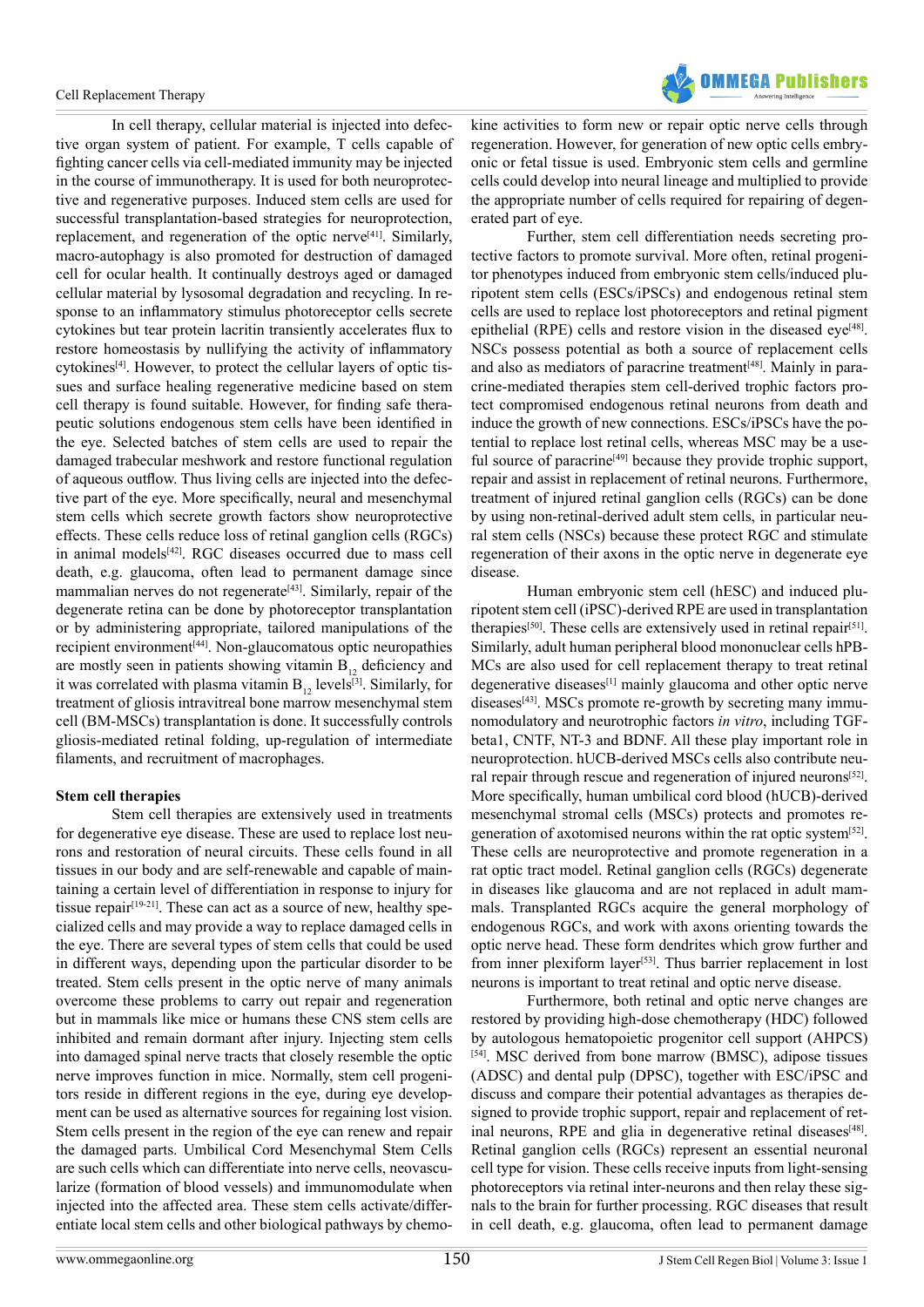

since mammalian nerves do not regenerate. Stem cell differentiation can generate cells needed for replacement or can be used to generate cells capable of secreting protective factors to promote survival<sup>[43]</sup>.

Human Embryonic Stem Cells (hESC) are used as important resource to obtain any differentiated cell type of the human body<sup>[55]</sup>. These cells are also used for development of lens and its regeneration<sup>[56]</sup>. These cells differentiate to form human trabecular meshwork stem cell network which is used in therapeutics of glaucom[a\[57\]](#page-10-20). Umbilical cord blood mesenchymal stem cells are also used for transplantation purpose to replace injured corneal endothelium. These cells behave like human corneal endothelial cells (HCEC) and show ability to heal *ex vivo* corneal wounds<sup>[57]</sup>. These cells are used to replace damaged or diseased corneal endothelium<sup>[\[57\]](#page-10-20)</sup> but cell transplantation needs specific micro-environmental conditions for repairing and wound healing. Human mesenchymal stem cells also differentiate into soft tissues mainly photoreceptor cells<sup>[\[58\]](#page-10-21)</sup> while embryonic stem (ES) cell s could derive neural retinal lineage cells which can be used to form retinal pigment epithelial (RPE) cells and lens cell[s\[40\]](#page-10-6). No doubt embryonic stem cells become an important resource which can provide a limitless supply of any differentiated cell type of the human body. Umbilical cord blood (UCB) contains stem cells, which have been widely used as a hematopoietic source and are considered best candidate for therapeutic potential for neurological impairment $[59]$  (Table 1).

# **Mesenchymal Stem Cell Therapy**

The use of mesenchymal stem cells (MSCs) in cell therapy in regenerative medicine has great potential, particularly in the treatment of nerve injury. Mesenchymal stem cells are multipotent cells which are found in various tissues. These are non-hemopoietic cells, self-renewable which can be isolated and expanded *in vitro* conditions and trans-differentiate into other type of cells. These cells reside in bone marrow (BM), support homing of hematopoietic stem cells (HSCs) and self-renewal in the BM. These cells are used for repairing of tissues/cells (essentially those originating from mesoderm). These cells indirectly assist in modulating inflammatory and immune responses and used for treatment of various pathological conditions especially for corneal reconstruction<sup>[60]</sup>. Mesenchymal stem cells obtained from diverse tissues show immunosuppressive and pro-anti-inflammatory characteristics<sup>[61]</sup>. MSCs are immune-modulatory, multipotent and fast proliferating and possess unique capabilities to restore neurological disorder. These cells then integrate into the site of injury, replacing damaged tissue, and thus facilitate improved function of the organ or tissue. Human NCCs (hNCCs) derived from human pluripotent stem cells (hPSCs) are embryonic migratory cell population. These cells showed the ability to differentiate into a wide variety of cell types<sup>[62]</sup> and also exhibit neurogenic potential<sup>[\[63\]](#page-10-26)</sup>. Similarly, adipose-derived mesenchymal stem cells (ADMSCs) differentiate into corneal epithelium-like cells after transfection with *Pax6* gene<sup>[64]</sup>. These become a good source of generating corneal epithelium-like cells for construction of tissue engineered cornea. Stem cell population found in corneal stroma is used for surgical treat-ment of fungal keratitis<sup>[\[65\]](#page-10-28)</sup>. More specifically, visual cells and retina are formed by an ancestral neural circuit that works under a conserved network of genes (including *Pax6*/eyeless)<sup>[\[66\]](#page-10-29)</sup>. These genes create differences in morphology and structure of

photoreceptor-type usage and lens. Human adipose-derived cells (hASCs) found overlaid on scleral contact lens (SCL) act as car-rier and proliferate to finish ocular alkaline burn<sup>[\[67\]](#page-11-0)</sup>. Human umbilical cord blood mononuclear cells and chorionic plate-derived mesenchymal stem cells promote axon survival in a rat model of optic nerve crush injury.

# **Neural Stem Cell Therapy**

Neural stem cells (NSCs) have therapeutic applications, and are used for therapeutics of neurological disorders<sup>[\[68\]](#page-11-1)</sup>. Retinal degeneration and damaged photoreceptor can be replaced by transplantation of stem cells. Stem and progenitor cells can be isolated from a number of sources including embryonic tissue, adult brain and even the retina. These can be used to generate photoreceptors for transplantation. A population of rat neural stem and precursor cells derived from rat embryonic spinal cord is used to protect injured neurons in the rat central nervous system (CNS[\)\[69\]](#page-11-2) (Figure 1). Rat neurosphere cells protect axotomized rat retinal ganglion cells and facilitate their regeneration. Regeneration become successful secretion transplanted stem cell populations' start secreting of neurotrophic factors that could promote cellular differentiation. For treatment of neurodegenerative diseases is only possible by selective replacement of cell[s\[70\].](#page-11-3) Vision engineering--photoelectric dye-based retinal prostheses could be more useful for patients facing retinitis pigmentosa<sup>[71]</sup>.

# **Use of Gene therapy**

Gene replacement therapy is also applied for treatment of neural degeneration diseases. This therapy is used for longterm rescue of a photoreceptor-specific defect or a rapid photoreceptor degeneration caused by mutation in genes participate in eye development<sup>[5]</sup>. By using gene therapy both rods and cones can be successfully restored with a single photoreceptor-specific promoter<sup>[5]</sup>. Generally, in man neural ectoderm, surface ectoderm, ecto-mesenchymal/cranial neural crest cell, and modicum of mesenchymal tissues form optic vesicles, photoreceptors and nerve cells in presence of active genes<sup>[72]</sup>. Two genes OCT4-pg1 retrogene and NANOG play important role in self-renewal and differentiation of pluripotent cells in a developing  $eye^{[73]}$  $eye^{[73]}$  $eye^{[73]}$ . A third gene Pitx3 maintains lens epithelial phenotype and prevents inappropriate fibre cell differentiation during lens development $[74]$ . *Pax6* is a homeobox gene that participates in eye develop-ment<sup>[\[75-78\]](#page-11-8)</sup>. Along with *Pax6*, the other associated genes which are co-partner in eye development are *Rx/Rax, Pax2, Lhx2, Mitf, Otx2, Sox2, Six3, Pitx, Vsx2, Crx, Optx2*, and *FaxL2*[\[75-86\]](#page-11-8). The expression of *Pax6* is upregulated by Six3 and down regulated by Shh (Sonic hedgehog)[\[84\]](#page-11-9). It assists in eye formation on both sides<sup>[\[86\]](#page-11-10)</sup>. The transcription factor  $Pax2$  is important for the formation of the optic stalk (which becomes the optic nerve). Retinal axons from both the eyes selectively decussate at the midline named optic chiasma (crucial for vision) which is failed when the  $Pax2$  mutates (optic chiasma)<sup>[\[87\]](#page-11-11)</sup>.

AIPL1 gene mutation is responsible for Leber's congenital amaurosis (LCA), early-onset of retinal degeneration, retinitis pigmentosa (RP) and cone-rod dystrophy<sup>[\[88\]](#page-11-12)</sup>. Adeno-associated virus (AAV)-mediated gene replacement therapy in mice models could restore PDE biosynthesis in rods and cones and thereby improve photoreceptor survival. Gene therapy is also applied to treat retinitis pigmentosa and Leber congenital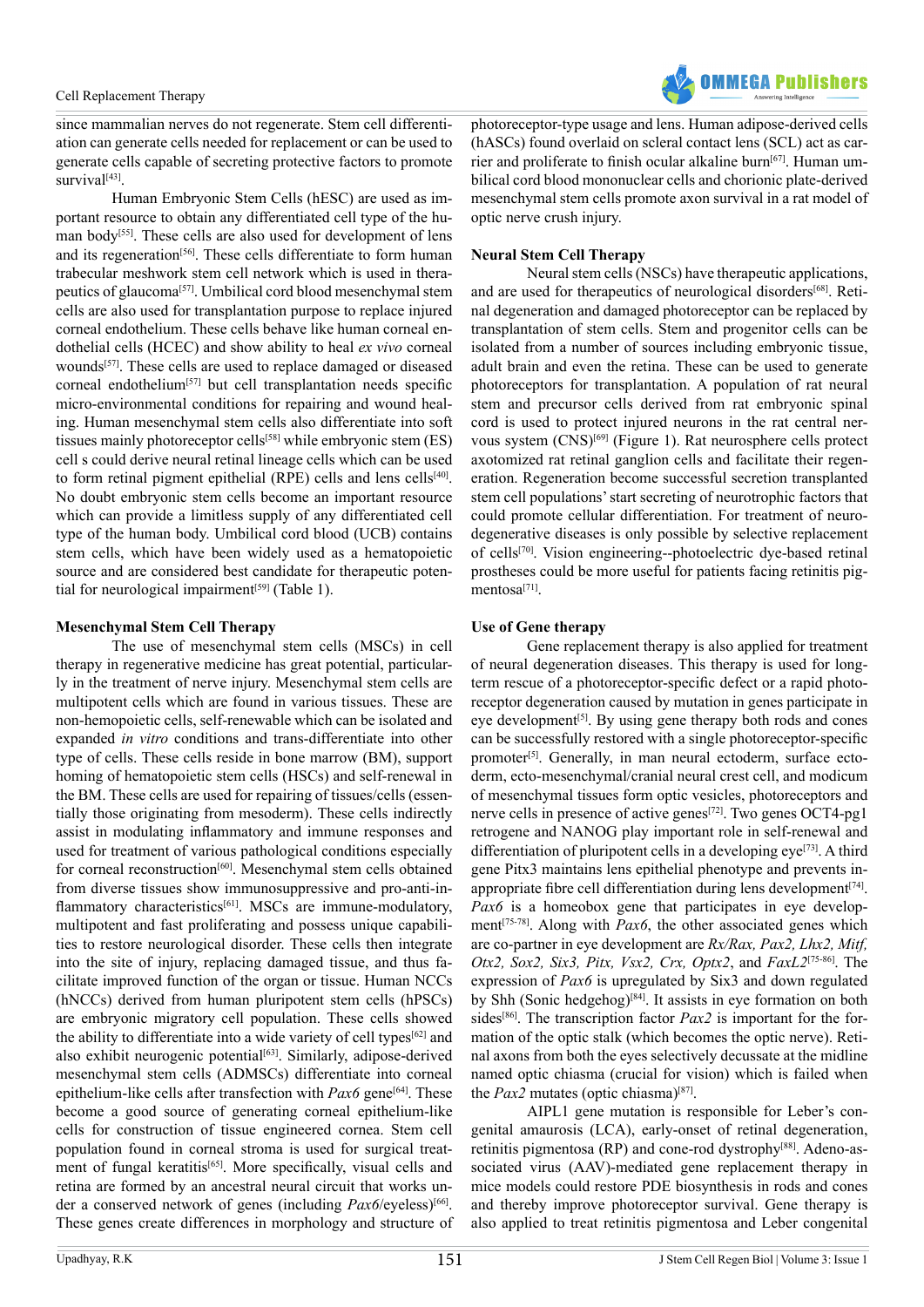amaurosis caused by defects in AIPL1[\[88\]](#page-11-12). Gene therapy is used to cure retinal degenerative disease and optic nerve regeneration and diagnostics[\[89\]](#page-11-13). The neural ectodermal derivatives of eye are permanent cells and lack the self-renewal, as like other nervous tissues. But unlike other surface ectodermal derivatives, the ocular ectodermal derivatives do lack the self-renewal in the eye during aging which collectively results in various degenerative disorders (Figure 1).

# **Use of nano-medicines**

Nanomedicines are provided to the patients suffering from retinal and optic nerve diseases<sup>[\[90\]](#page-11-14)</sup>. It works as trophic factor therapy for glaucoma, retinal degenerative, and retinal vascu-lar disease<sup>[\[90\]](#page-11-14)</sup>. It is also applied for ophthalmic problems; such as multiple sclerosis (MS) is typically characterized by inflammation and demyelination leading to neuro-degeneration<sup>[75]</sup>. Mucopolysaccharidosis I (MPS I) is an inherited metabolic disorder resulting from deficiency of α-L-iduronidase and lysosomal accumulation of glycosaminoglycans (GAG) in multiple tissues<sup>[91]</sup>. Accumulation of GAG in corneal stromal cells causes corneal opacity and reduced vision. Ocular GAG accumulation can be effectively treated by intravenous enzyme replacement therapy (ERT)[\[92\]](#page-11-16). This therapy effectively prevents and/or clears corneal stromal GAG accumulation.

Progressive multiple sclerosis is associated with metabolic failure of the axon and excite toxicity that leads to chronic neuro-degeneration[\[93\]](#page-11-17). Global sodium-channel blockade causes side effects that can limit its use for neuroprotection in multiple sclerosis. CFM6104 significantly slowed down the accumulation of disability and nerve loss in experimental autoimmune encephalomyelitis. Therapeutic-targeting of drugs to lesions may reduce the potential side effect profile of neuroprotective agents that can influence neurotransmission<sup>[\[93\]](#page-11-17)</sup>. This class of agents inhibits microglial activity and neural sodium loading. It is responsible for progressive neuro-degeneration in multiple sclerosis and possibly other neurodegenerative diseases $[93]$ .

A series of imidazol-1-ylethylindazole sodium channel ligands were developed and optimized for sodium channel inhibition and in vitro neuroprotective activity. The molecules exhibited displacement of a radio labeled sodium channel ligand and selectivity for blockade of the inactivated state of cloned neuronal Nav channels<sup>[43]</sup>. For treatment of neuro-optic defects like optic nerve atrophy and progressive vision loss intravenous injection (IV), Lumber Puncture (LP) and Retrobulbar (RB) injections of drug are provided. These drugs reduce intraocular pressure (IOP). Intravitreal injections of anti-VEGF antibodies and corticosteroids or laser photocoagulation are used to treat vascular leakage and macular oedema. Glaucoma can be cured by long-term pharmacological management by self-administered drugs. But sometimes these treatments cause undesirable side effects and do not resolve the fundamental pathology. Any defect in sensory nerve supply obstructs vision. However, for successful innervation signaling pathways between nerves and their target tissue must fully known. c-Jun expression is important for surviving and regenerating retinal ganglion cells. Complications in the posterior eye segment in patients can be removed by using allogeneic hematopoietic stem cell transplantation (HSCT) (stem cells collected from a matching donor's blood or marrow and grow in the patient's marrow) $[96]$ . Traumatic optic nerve injury occurs due to severe inflammation and/or ischemia that are

curable by using therapeutic strategies<sup>[97]</sup> (Figure 4).



**FGA Puhliel** 

**Figure 4:** Showing physiological factors responsible for occurrence of neurodegenerative diseases.

# **Tissue bioengineering**

Tissue bioengineering has made advancement in biomaterial cell scaffolds and generated biological devices engineered tissue substitutes that assist in providing controllable environments. These generate impetus to surrounding tissue and innervate neural system. There are established stem cells therapies which become a realistic option for treating multiple eye diseases. Bio-engineered human corneal substitutes promote nerve in-growth in a pattern similar to *in vivo* re-innervation. Though there remain some difficulties regarding immune rejection of corneal transplantation. These bioengineered corneas (BPCs) meet out shortage of donor corneas for transplantation and attribute near about similar transparency and compatibility to natural corneas. BPCs (bioengineered prosthetic corneas) fabricated into hydrogel corneal implants provide over 90% transparency and four-fold increase in strength and stiffness com-pared with previous versions<sup>[\[98\]](#page-11-20)</sup>. These tissue engineered corneal transplantations have shown very high success to treat blinding diseases<sup>[99]</sup>. Further, bioengineering technology has evolved new scaffolds/biomaterials which are used in reconstructing corneal epithelium. Engineered human corneal substitutes promote nerve in-growth in a pattern similar to *in vivo* re-innervation. Bio-artificial nerves are morphologically equivalent to natural corneal nerves. These could also make appropriate contact with target cells, generate action potentials. These can respond to chemical and physical stimuli and play an important role in the overall functioning of the eye if transplanted properly.

To facilitate the axons regeneration of central nervous system after injury PI3K/AKT/mTOR signaling pathway via deleting phosphatase and tensin homolog (PTEN) is to be activated. It successfully enhances intrinsic growth capacity of neurons[\[100\]](#page-12-0). Mobile zinc increases rapidly in the retina after optic nerve injury and regulates ganglion cell survival and optic nerve regeneration<sup>[\[101\]](#page-12-1)</sup>. If any how dysregulation of mobile zinc  $(Zn^{2+})$ in retinal interneurons is done to tackle with optic nerve is injury.  $Zn^{2+}$  chelation is used as a strategy to promote long-term RGC protection and enhance axon regeneration<sup>[101]</sup>.  $Zn^{2+}$  accumulation in amacrine cell processes involves the  $Zn^{2+}$  transporter protein ZnT-3, and deletion of slc30a3, the gene encoding ZnT-3, promotes RGC survival and axon regeneration. However, for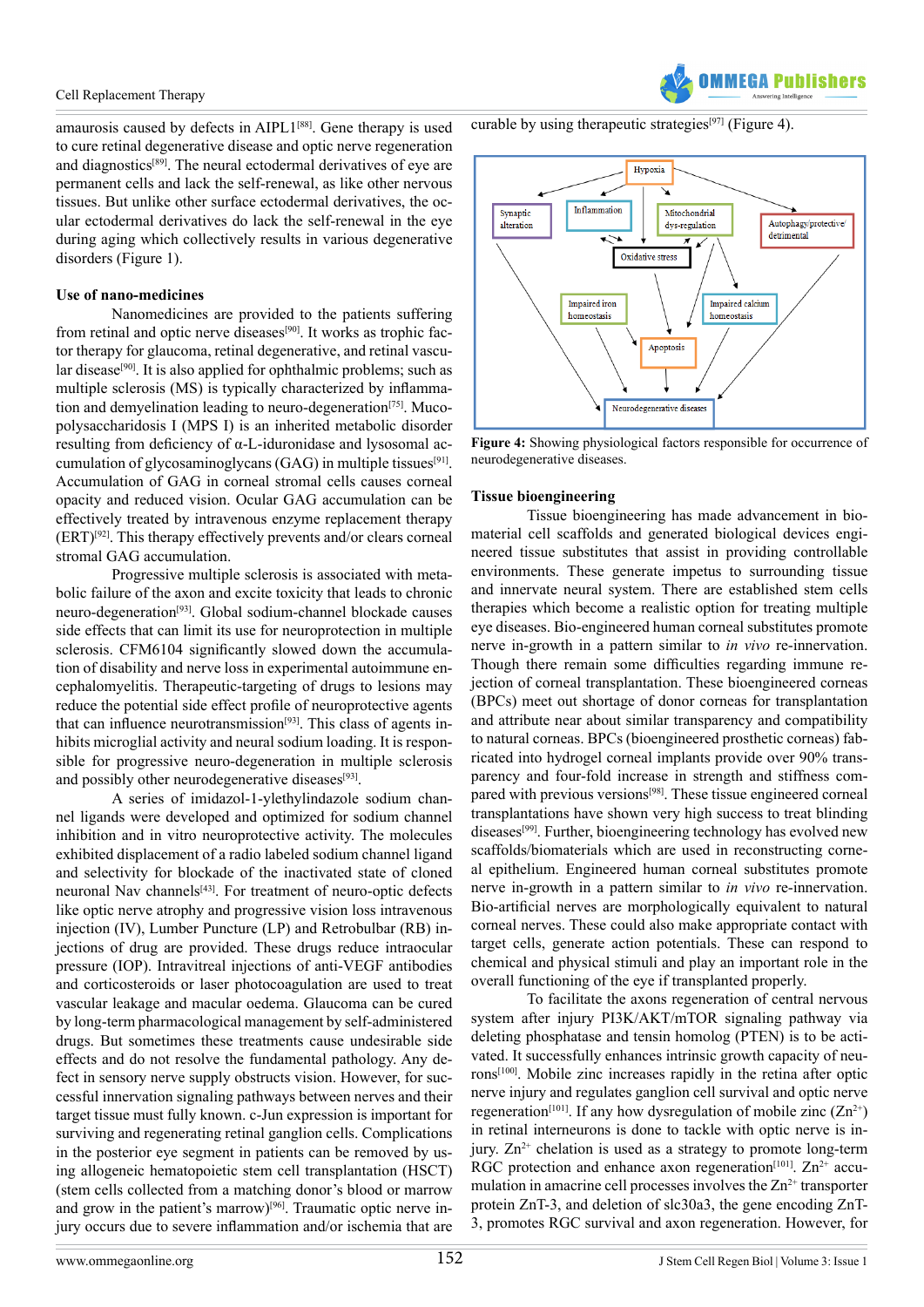

prompt protection of vision and preventing visual impairment early diagnosis using various methods of intervention such as surgery, ionizing radiation, laser, or drug treatments is most essential step. Though, all such treatment methods do not provide a complete solution to stop the progression to blindness. Other category of treatment is use of alternative medicine that perpetuates the practice of injecting animal materials in an attempt to cure disease, but it is also found obscured in some cases.

Traumatic nerve injury can be improved by axonal regeneration of RGCs, use of cytokines and their downstream signaling pathways and intrinsic growth program and extracellular environment should maintain. Tyrosine-mutated AAV2-mediated shRNA silencing of PTEN promotes axon regeneration of adult optic nerve. Netrin-1 a protein molecule performs chemotropic function and provides axonal guidance, cell migration, morphogenesis and angiogenesis. Netrin-1 receptors are expressed in Schwann cells, the cell bodies of sensory neurons and the axons of both motor and sensory neurons. Netrin-1 plays a positive role in promoting peripheral nerve regeneration, Schwann cell proliferation and migration<sup>[102]</sup>. Furthermore, peripheral nerve (PN) sheaths are reconstructed by using adult Schwann cells (SCs). These are grafted onto the optic nerve that supports the regeneration of injured adult rat retinal ganglion cell (RGC) axons[\[103\].](#page-12-3) Antiviral-mediated transfer of CNTF to Schwann cells also done within reconstructed peripheral nerve grafts. It enhances adult retinal ganglion cell survival and axonal regeneration<sup>[103]</sup> (Figure 1).

Hydrated collagen and N-isopropylacrylamide copolymer-based ECMs are fabricated. These are used in replacement therapy to improve nerve function mainly regeneration of defective neurons<sup>[104]</sup>. Extracellular matrix (ECM) macromolecules replicate within tissue-engineered biosynthetic matrices and influence cellular properties and behavior. MSCs growth inducing macromolecules, cytokines and humor are used to treat retinal detachment cases. These are used to treat fibrovascular scarring in ARMD, DR, ROP, and neovascular glaucoma<sup>[105]</sup> and restoration of retinal function<sup>[\[106\]](#page-12-6)</sup>. MSCs could also neutralize reactive oxygen species in injured eye tissue and secrete various cytokines and growth factors including hepatocyte growth factor (HGF), interleukin 10, and adrenomedullin showed anti-fibrot-ic properties<sup>[\[107\]](#page-12-7)</sup>. Diabetic retinopathy<sup>[\[108\]](#page-12-8)</sup> and hypoxia provoke the release of inflammatory cytokines<sup>[\[109\]](#page-12-9)</sup> and are responsible for leakage of blood vessels and functionally put negative effect on optics.

# **Conclusion**

Cell replacement therapies are used for retinal repair, although there are considerable serious issues such as optic neuritis, various neuropathies, optic nerve hypoplasia, glaucoma, scleritis, retinal neurodegenerative diseases (Table 1) to overcome, including the differentiation and integration of the transplanted cells. Cell replacement is a novel therapeutic approach to restore visual functions and restore degenerated adult neurons. There are so many methods developed which show incremental improvement in visual function such as transplanted RGCs can integrate into the mature retina and help in restoration of vision. Cell transplantation to replace lost photoreceptors is a potential therapeutic strategy. Cells that have the capacity to release soluble factors such as cytokines, chemokines, and growth factors

facilitate self-healing of the organ or region. These cells remain viable for a relatively short period but induce cell proliferation and tissue repairing mechanism. Stem cell differentiation can generate cells needed for replacement or can be used to generate cells capable of secreting protective factors to promote survival. But there are several risks after injections into posterior compartments of eye. Stem cells such as induced pluripotent stem cells (iPSCs) intervention can bring significant improvements in the vision quality, vision acuity and ease of pain. Gene therapy is also used to restore biological functions in both rods and cones to rescue retinal degeneration caused by mutations. Though stem cell therapy is quite curable but it raises many ethical issues regarding removing of cells or ocular tissue from human fetuses. New important area of research related to vision is childhood visual impairment and cerebral visual impairment. There is a need for development of novel cell replacement therapies for treatment like optic nerve cell transplantation, induced pluripotent stem cells, retinal ganglion cells, bone marrow mesenchymal stem cells of optic nerve disorders which are considered untreatable. No doubt engineered tissue substitutes and stem cell transplantations can treat optic nerve pathologies. These could provide controllable environments for regeneration of nerve cells, adjoining photoreceptors and restore visual system network. But it will need quick diagnostics, therapies, biocompatible tissues, and devices to enhance visual system circuitry and network responses.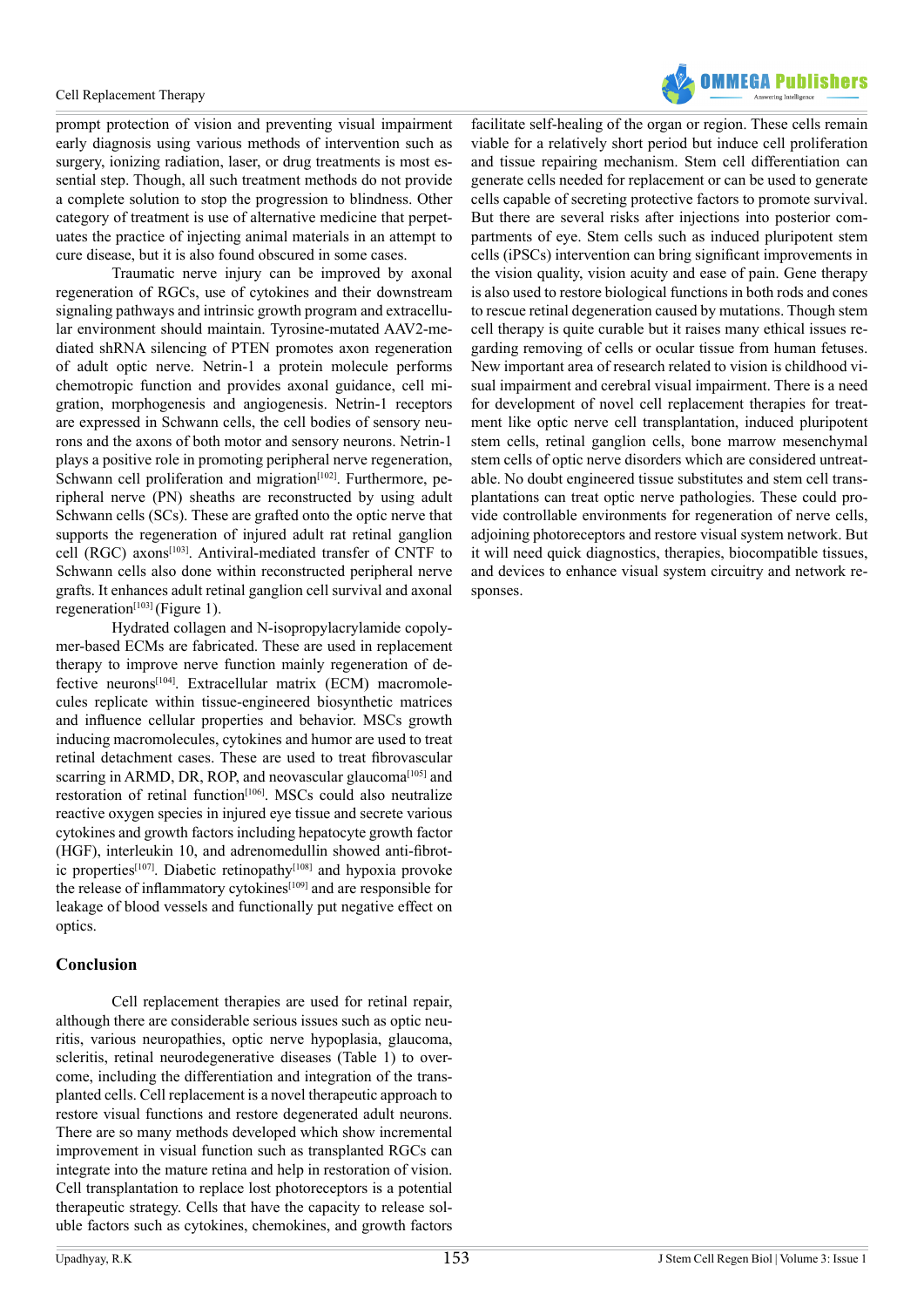

# **References**

<span id="page-9-0"></span>1. Peng, Y., Zhang, Y., Huang, B., et al. Survival and migration of pre-induced adult human peripheral blood mononuclear cells in retinal degeneration slow (rds) mice three months after subretinal transplantation. (2014) Curr Stem Cell Res Ther 9(2): 124-133.

#### [Pubmed](https://www.ncbi.nlm.nih.gov/pmc/articles/PMC4101734/) | [Crossref](https://doi.org/10.2174/1574888X09666131219115125) | Others

<span id="page-9-1"></span>2. Al-Izki, S., Pryce, G., Hankey, D.J., et al. Lesional-targeting of neuroprotection to the inflammatory penumbra in experimental multiple sclerosis. (2014) Brain 137(Pt1): 92-108.

### [Pubmed](https://www.ncbi.nlm.nih.gov/pubmed/24287115) | [Crossref](https://doi.org/10.1093/brain/awt324) | [Others](https://academic.oup.com/brain/article/137/1/92/364541/Lesional-targeting-of-neuroprotection-to-the)

<span id="page-9-2"></span>3. Türkyılmaz, K., Öner, V., Türkyılmaz, A.K., et al. Evaluation of peripapillary retinal nerve fiber layer thickness in patients with vitamin B12 deficiency using spectral domain optical coherence tomography. (2013) Curr Eye Res 38(6): 680-684.

# [Pubmed](https://www.ncbi.nlm.nih.gov/pubmed/23317171) | [Crossref](https://doi.org/10.3109/02713683.2012.758291) | Others

<span id="page-9-3"></span>4. Karnati, R., Talla, V., Peterson, K., et al. Lacritin and other autophagy associated proteins in ocular surface health. (2016) Exp Eye Res 144: 4-13.

# [Pubmed](https://www.ncbi.nlm.nih.gov/pubmed/26318608) | [Crossref](https://doi.org/10.1016/j.exer.2015.08.015) | [Others](https://www.researchgate.net/publication/281306357_Lacritin_and_Other_Autophagy_Associated_Proteins_in_Ocular_Surface_Health)

<span id="page-9-4"></span>5. Sun, X., Pawlyk, B., Xu, X., et al. Gene therapy with a promoter targeting both rods and cones rescues retinal degeneration caused by AIPL1 mutations. (2010) Gene Ther 17(1): 117-131.

# [Pubmed](https://www.ncbi.nlm.nih.gov/pubmed/19710705) | [Crossref](https://doi.org/10.1038/gt.2009.104) | Others

<span id="page-9-5"></span>6. Zarbin, M.A., Montemagno, C., Leary J.F., et al. Nanomedicine for the treatment of retinal and optic nerve diseases. (2013) Curr Opin Pharmacol 13(1): 134-148.

### [Pubmed](https://www.ncbi.nlm.nih.gov/pubmed/23142104) | [Crossref](https://doi.org/10.1016/j.coph.2012.10.003) | [Others](http://www.sciencedirect.com/science/article/pii/S1471489212001993)

<span id="page-9-6"></span>7. Li, H.J., Sun, Z.L., Yang, X.T., et al. Exploring optic nerve axon regeneration. Curr Neuropharmacol Dec 27 [Epub ahead of print].

[Pubmed](https://www.ncbi.nlm.nih.gov/pubmed/28029073) | Crossref | Others

<span id="page-9-7"></span>8. Riordan-Eva, P. Clinical assessment of optic nerve disorders. (2004) Eye 18(11): 1161–1168.

Pubmed | [Crossref](https://doi.org/10.1038/sj.eye.6701575) | [Others](https://www.researchgate.net/publication/8185565_Clinical_assessment_of_optic_nerve_disorders)

<span id="page-9-8"></span>9. Bull, N.D., Martin, K.R. Concise review: toward stem cell-based therapies for retinal neurodegenerative diseases. (2011) Stem Cells 29(8): 1170–1175.

# [Pubmed](https://www.ncbi.nlm.nih.gov/pubmed/21674700) | [Crossref](https://doi.org/10.1002/stem.676) | [Others](http://onlinelibrary.wiley.com/doi/10.1002/stem.676/abstract)

<span id="page-9-9"></span>10. Burton, T.C. Recovery of visual acuity after retinal detachment involving the macula. (1982) Transactions of the American Ophthalmological Society 80: 475–497.

# [Pubmed](https://www.ncbi.nlm.nih.gov/pmc/articles/PMC1312277/) | Crossref | Others

<span id="page-9-10"></span>11. Ross, W.H. Visual recovery after macula-off retinal detachment. (2002) Eye 16(4): 440-446.

# [Pubmed](https://www.ncbi.nlm.nih.gov/pubmed/12101451) | [Crossref](https://doi.org/10.1038/sj.eye.6700192) | Others

<span id="page-9-11"></span>12. Bourne, R.R., Jonas, J.B., Flaxman, S.R., et al. Prevalence and causes of vision loss in high-income countries and in Eastern and Central Europe: 1990–2010. (2014) British Journal of Ophthalmology 98(5) 629-638.

#### [Pubmed](https://www.ncbi.nlm.nih.gov/pubmed/24665132) | [Crossref](https://doi.org/10.1136/bjophthalmol-2013-304033) | Others

13. Vassilev, Z.P., Ruigómez, M., Rodŕıguez, L.A. Diabetes, cardiovascular morbidity, and risk of age-related macular degeneration in a primary care population. (2015) Investigative Ophthalmology and Visual Science 56(3): 1585-1592.

# [Pubmed](https://www.ncbi.nlm.nih.gov/pubmed/25670489) | [Crossref](https://doi.org/10.1167/iovs.14-16271) | Others

14. Cheng, C.Y., Yamashiro, K., Chen, L.J., et al. New loci and coding variants confer risk for age-related macular degeneration in East Asians. (2015) Nature Communications 6: 6063.

# [Pubmed](https://www.ncbi.nlm.nih.gov/pubmed/25629512) | [Crossref |](https://doi.org/10.1038/ncomms7063) [Others](https://www.nature.com/articles/ncomms7063)

<span id="page-9-12"></span>15. Akhtar, S., Ahmed, A., Randhawa, M.A., et al. Prevalence of vitamin A deficiency in South Asia: causes, outcomes, and possible remedies. (2013) Journal of Health Population and Nutrition 31(4): 413–423. [Pubmed](https://www.ncbi.nlm.nih.gov/pmc/articles/PMC3905635/) | Crossref | [Others](https://www.researchgate.net/publication/260519221_Prevalence_of_Vitamin_A_Deficiency_in_South_Asia_Causes_Outcomes_and_Possible_Remedies)

<span id="page-9-13"></span> 16. Yu, X., Lyu, D., Dong, X., et al. Hypertension and risk of cataract: a meta-analysis. (2014) PLoS ONE 9 (12): e114012.

[Pubmed](https://www.ncbi.nlm.nih.gov/pubmed/25474403) | [Crossref](https://doi.org/10.1371/journal.pone.0114012) | [Others](https://www.researchgate.net/publication/269188028_Hypertension_and_Risk_of_Cataract_A_Meta-Analysis)

<span id="page-9-14"></span>17. Sayin, N., Kara, N., Pekel, G. Ocular complications of diabetes mellitus. (2015) World Journal of Diabetes 6(1): 92–108. [Pubmed](https://www.ncbi.nlm.nih.gov/pmc/articles/PMC4317321/) | [Crossref](https://doi.org/10.4239/wjd.v6.i1.92) | Others

<span id="page-9-15"></span>18. Ye, J., He, J., Wang, C., et al. Smoking and risk of age-related cataract: a meta-analysis. (2012) Invest Ophthalmol Vis Sci 53(7): 3885– 3895.

### [Pubmed](https://www.ncbi.nlm.nih.gov/pubmed/22599585) | [Crossref](https://doi.org/10.1167/iovs.12-9820) | [Others](http://iovs.arvojournals.org/article.aspx?articleid=2128544)

<span id="page-9-16"></span>19. Thylefors, B., Negrel, A.D., Pararajasegaram, R., et al. Global data on blindness. (1995) Bull World Health Organ 73(1): 115–121. [Pubmed](https://www.ncbi.nlm.nih.gov/pubmed/7704921) | Crossref | Others

<span id="page-9-17"></span>20. Nishino, S., Okuro, M., Kotorii, N., et al. Hypocretin/orexin and narcolepsy: new basic and clinical insights. (2010) Acta Physiol (Oxf) 198(3): 209-222.

### [Pubmed](https://www.ncbi.nlm.nih.gov/pubmed/19555382) | [Crossref](https://doi.org/10.1111/j.1748-1716.2009.02012.x) | Others

<span id="page-9-18"></span>21. Scholl, H.P., Thiel, H.J., Schlote, T. Orbital hemorrhage as a sequela of heparin-induced thrombocytopenia. (1999) Klin Monbl Augenheilkd 215(3): 197-200.

[Pubmed](https://www.ncbi.nlm.nih.gov/pubmed/10528286) | [Crossref](https://doi.org/10.1055/s-2008-1034698) | Others

<span id="page-9-19"></span>22. Jonas, J.B., George, R., Asokan, R., et al. Prevalence and causes of vision loss in central and south Asia: 1990–2010. (2014) Br J Ophthalmol 98(5): 592–598.

# [Pubmed](https://www.ncbi.nlm.nih.gov/pubmed/24457361) | [Crossref](https://doi.org/10.1136/bjophthalmol-2013-303998) | Others

<span id="page-9-20"></span>23. Quigley, H., Broman, A.T. The number of people with glaucoma worldwide in 2010 and 2020. (2006) Br J Ophthalmol 90(3): 262–267. [Pubmed](https://www.ncbi.nlm.nih.gov/pubmed/24457361) | [Crossref](https://doi.org/10.1136/bjophthalmol-2013-303998) | Others

24. Jonas, J.B., Kamppeter, B.A., Harder, B.U., et al. Intravitreal triamcinolone acetonide for diabetic macular edema: a prospective, randomized study. (2006) Br J Ophthalmol 22(3): 200–2076.

[Pubmed](https://www.ncbi.nlm.nih.gov/pubmed/16808682) | [Crossref](https://doi.org/10.1089/jop.2006.22.200) | Others

<span id="page-9-21"></span>25. Levin, L.A., Miller, J.W., Zack, D.J., et al. Special Commentary: Early Clinical Development of Cell Replacement Therapy: Considerations for the National Eye Institute Audacious Goals Initiative. (2017) Ophthalmology 124(7): 926-934.

[Pubmed](https://www.ncbi.nlm.nih.gov/pubmed/28365209) | [Crossref](https://doi.org/10.1016/j.ophtha.2017.02.017) | Others

<span id="page-9-22"></span>26. Jonas, J.B., Kamppeter, B.A., Harder, B., et al. Intravitreal triamcinolone acetonide for diabetic macular edema: a prospective, randomized study. (2006) J Ocul Pharmacol Ther 22(3): 200–207.

# [Pubmed](https://www.ncbi.nlm.nih.gov/pubmed/16808682) | [Crossref](https://doi.org/10.1089/jop.2006.22.200) | Others

27. Hou, H.Y., Liang, H.L., Wang, Y.S., et al. A therapeutic strategy for choroidal neovascularization based on recruitment of mesenchymal stem cells to the sites of lesions. (2010) Molecular Therapy 18(10): 1837–1845.

#### [Pubmed](https://www.ncbi.nlm.nih.gov/pubmed/20647999) | [Crossref](https://doi.org/10.1038/mt.2010.144) | [Others](https://www.researchgate.net/publication/45279077_A_Therapeutic_Strategy_for_Choroidal_Neovascularization_Based_on_Recruitment_of_Mesenchymal_Stem_Cells_to_the_Sites_of_Lesions)

28. Stahl, A., Smith, L.E.H. An eye for discovery. (2010) J Clin Invest 120(9): 3008–3011.

[Pubmed](https://www.ncbi.nlm.nih.gov/pubmed/20811156) | [Crossref](https://doi.org/10.1172/JCI44158) | Others

<span id="page-9-23"></span>29. Mok, P.L., Leong, C.F., Cheong, S.K. Cellular mechanisms of emerging applications of mesenchymal stem cells. (2013) Malays J Pathol 35(1): 17–32.

# [Pubmed](https://www.ncbi.nlm.nih.gov/pubmed/23817392) | Crossref | Others

30. Achyut, B.R., Varma, N.R., Arbab, A.S. Application of umbilical cord blood derived stem cells in diseases of the nervous system. (2014) J Stem Cell Res Ther 4(202).

[Pubmed](https://www.ncbi.nlm.nih.gov/pubmed/25599002) | [Crossref](https://doi.org/10.4172/2157-7633.1000202) | Others

31. Kumar, S.S., Alarfaj, A.A., Munusamy, M.A., et al. Recent developments in β-cell differentiation of pluripotent stem cells induced by small and large molecules. (2014) Int J Mol Sci 15(12): 23418–23447. [Pubmed](https://www.ncbi.nlm.nih.gov/pmc/articles/PMC4284775/) | [Crossref](https://doi.org/10.3390/ijms151223418) | Others

32. Chen, T., Wang, F., Wu, M., et al. Development of hematopoietic stem and progenitor cells from human pluripotent stem cells. (2015) J Cell Biochem 116(7): 1179–1189.

#### [Pubmed](https://www.ncbi.nlm.nih.gov/pubmed/25740540) | [Crossref](https://doi.org/10.1002/jcb.25097) | Others

<span id="page-9-24"></span>33. Matsuo, T. Vision engineering-photoelectric dye-based retinal prostheses: Okayama University model. (2007) Brain Nerve 59(4): 331-338. [Pubmed](https://www.ncbi.nlm.nih.gov/pubmed/17447519) | Crossref | [Others](https://www.researchgate.net/publication/6380395_Vision_engineering_-_Photoelectric_dye-based_retinal_prostheses_Okayama_university_model)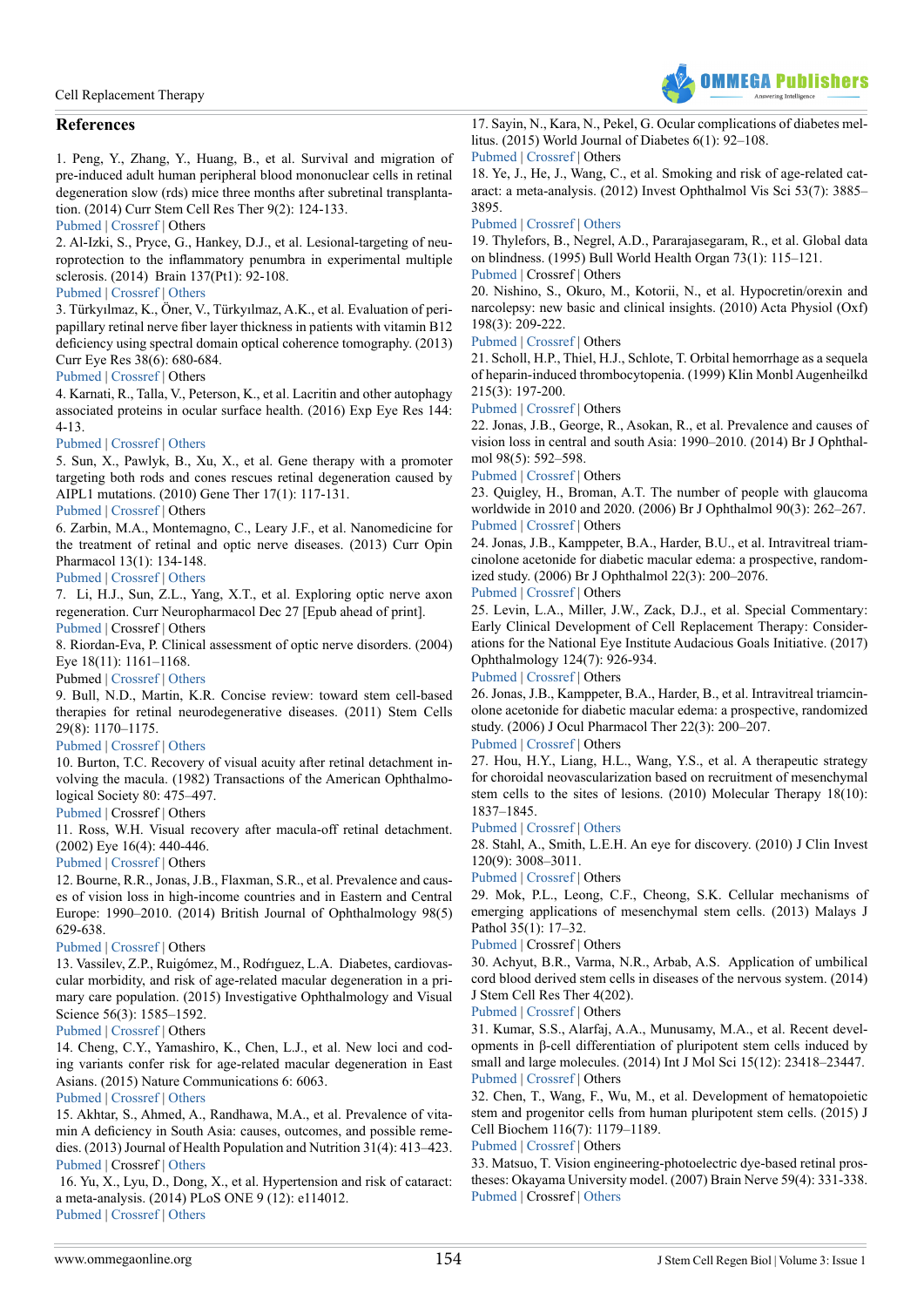

<span id="page-10-0"></span>34. Schmeer, C.W., Wohl, S.G., Isenmann, S. Cell-replacement therapy and neural repair in the retina. (2012) Cell Tissue Res 349(1): 363-374. [Pubmed](https://www.ncbi.nlm.nih.gov/pubmed/22354517) | [Crossref](https://doi.org/10.1007/s00441-012-1335-6) | Others

<span id="page-10-1"></span>35. Osakada, F., Hirami, Y., Takahashi, M. Stem cell biology and cell transplantation therapy in the retina. (2010) Biotechnol Genet Eng Rev 26: 297-334.

# [Pubmed](https://www.ncbi.nlm.nih.gov/pubmed/21415886) | [Crossref](http://dx.doi.org/10.5661/bger-26-297) | [Others](http://www.tandfonline.com/doi/abs/10.5661/bger-26-297)

<span id="page-10-2"></span>36. Lu, Q., Cui, Q., Yip, H.K., et al. c-Jun expression in surviving and regenerating retinal ganglion cells: effects of intravitreal neurotrophic supply. (2003) Invest Ophthalmol Vis Sci 44(12): 5342-5348.

# [Pubmed](https://www.ncbi.nlm.nih.gov/pubmed/14638736) | [Crossref](https://doi.org/10.1167/iovs.03-0444) | Others

<span id="page-10-3"></span>37. Quigley, H.A. Neuronal death in glaucoma. (1999) Prog Retin Eye Res 18(1): 39-57.

# [Pubmed](https://www.ncbi.nlm.nih.gov/pubmed/9920498) | [Crossref](https://doi.org/10.1016/S1350-9462(98)00014-7) | Others

<span id="page-10-4"></span>38. Jones, M.K., Lu, B., Girman, S., et al. Cell-based therapeutic strategies for replacement and preservation in retinal degenerative diseases. (2017) Prog Retin Eye Res 58: 1-27.

# [Pubmed](https://www.ncbi.nlm.nih.gov/pubmed/28111323) | [Crossref](https://doi.org/10.1016/j.preteyeres.2017.01.004) | Others

<span id="page-10-5"></span>39. Goureau, O., Sahel, J.A. Retinal stem cells: mechanism of differentiation and therapeutic application. (2006) Pathol Biol (Paris) 54(2): 64-71.

# [Pubmed](https://www.ncbi.nlm.nih.gov/pubmed/16545632) | [Crossref](https://doi.org/10.1016/j.patbio.2005.02.002) | [Others](https://www.researchgate.net/publication/7232534_Retinal_stem_cells_mechanism_of_differentiation_and_therapeutic_application)

<span id="page-10-6"></span>40. Aoki, H., Hara, A., Niwa, M., et al. An in vitro mouse model for retinal ganglion cell replacement therapy using eye-like structures differentiated from ES cells. (2007) Exp Eye Res 84(5): 868-875.

# [Pubmed](https://www.ncbi.nlm.nih.gov/pubmed/17336960) | [Crossref |](https://doi.org/10.1016/j.exer.2007.01.007) [Others](http://www.sciencedirect.com/science/article/pii/S0014483507000292)

<span id="page-10-7"></span>41. Tassoni, A., Gutteridge, A., Barber, A.C., et al. Molecular Mechanisms Mediating Retinal Reactive Gliosis Following Bone Marrow Mesenchymal Stem Cell Transplantation. (2015) Stem Cells 33(10): 3006-3016.

# Pubmed | Crossref | [Others](https://www.researchgate.net/publication/280122884_Molecular_Mechanisms_Mediating_Retinal_Reactive_Gliosis_Following_Bone_Marrow_Mesenchymal_Stem_Cell_Transplantation)

<span id="page-10-8"></span>42. Pearson, C., Martin, K. Stem cell approaches to glaucoma: from aqueous outflow modulation to retinal neuroprotection. (2015) Prog Brain Res 220: 241-256.

# [Pubmed](https://www.ncbi.nlm.nih.gov/pubmed/26497794) | [Crossref](https://doi.org/10.1016/bs.pbr.2015.04.005) | [Others](https://www.researchgate.net/publication/283261613_Stem_cell_approaches_to_glaucoma_From_aqueous_outflow_modulation_to_retinal_neuroprotection)

<span id="page-10-9"></span>43. Sluch, V.M., Zack, D.J. Stem cells, retinal ganglion cells and glaucoma. (2014) Dev Ophthalmol 53: 111-121.

# [Pubmed](https://www.ncbi.nlm.nih.gov/pmc/articles/PMC4547935/) | [Crossref](https://doi.org/10.1159/000358409) | Others

<span id="page-10-10"></span>44. Barber, A.C., Hippert, C., Duran, Y., et al. Repair of the degenerate retina by photoreceptor transplantation. (2013) Proc Natl Acad Sci U S A 110(1): 354-359.

# [Pubmed](https://www.ncbi.nlm.nih.gov/pubmed/23248312) | [Crossref](https://doi.org/10.1073/pnas.1212677110) | [Others](http://www.pnas.org/content/110/1/354.full)

45. Simons, B.D., Clevers, H. Strategies for homeostatic stem cell self-renewal in adult tissues. (2011) Cell 145(6): 851–862.

# [Pubmed](https://www.ncbi.nlm.nih.gov/pubmed/21663791) | [Crossref](https://doi.org/10.1016/j.cell.2011.05.033) | Others

46. Hwang, N.S., Varghese, S., Elisseeff, J. Controlled differentiation of stem cells. (2008) Advanced Drug Delivery Reviews 60(2): 199–214. [Pubmed](https://www.ncbi.nlm.nih.gov/pubmed/18006108) | [Crossref](https://doi.org/10.1016/j.addr.2007.08.036) | Others

47. Seita, J.,Weissman, I.L. Hematopoietic stem cell: self-renewal versus differentiation. (2010) Wiley Interdiscip Rev Syst Biol Med 2(6): 640–653.

# [Pubmed](https://www.ncbi.nlm.nih.gov/pubmed/20890962) | [Crossref](https://doi.org/10.1002/wsbm.86) | Others

<span id="page-10-11"></span>48. Mead, B., Berry, M., Logan, A., et al. Stem cell treatment of degenerative eye disease. (2015) Stem Cell Res 14(3): 243-257.

[Pubmed](https://www.ncbi.nlm.nih.gov/pubmed/25752437) | [Crossref](https://doi.org/10.1016/j.scr.2015.02.003) | Others

<span id="page-10-12"></span>49. Howell, N., Kubacka, I., Xu, M., et al. Leber hereditary optic neuropathy: involvement of the mitochondrial ND1 gene and evidence for an intragenic suppressor mutation. (1991) Am J Hum Genet 48(5): 935- 942.

# [Pubmed](https://www.ncbi.nlm.nih.gov/pubmed/2018041) | Crossref | Others

<span id="page-10-13"></span>50. Stanzel, B.V., Liu, Z., Somboonthanakij, S., et al. Human RPE stem cells grown into polarized RPE monolayers on a polyester matrix are maintained after grafting into rabbit subretinal space. (2014) Stem Cell Reports 2(1): 64-77.

[Pubmed](https://www.ncbi.nlm.nih.gov/pubmed/24511471) | [Crossref](https://doi.org/10.1016/j.stemcr.2013.11.005) | Others

<span id="page-10-14"></span>51. Al-Shamekh, S., Goldberg, J.L. Retinal repair with induced pluripotent stem cells. (2014) Transl Res 163(4): 377-386. [Pubmed](https://www.ncbi.nlm.nih.gov/pubmed/24291154) | [Crossref](https://doi.org/10.1016/j.trsl.2013.11.002) | [Others](http://www.sciencedirect.com/science/article/pii/S1931524413003812)

<span id="page-10-15"></span>52. Zwart, I., Hill, A.J., Al-Allaf, F., et al. Umbilical cord blood mesenchymal stromal cells are neuroprotective and promote regeneration in a rat optic tract model. (2009) Exp Neurol 216(2): 439-448. [Pubmed](https://www.ncbi.nlm.nih.gov/pubmed/19320003) | Crossref | [Others](http://www.sciencedirect.com/science/article/pii/S0014488609000053)

<span id="page-10-16"></span>53. Venu gopalan, P., Wang, Y., Nguyen, T. et al. Transplanted neurons integrate into adult retinas and respond to light. (2016) Nat Commun  $7:10472$ 

# [Pubmed](https://www.ncbi.nlm.nih.gov/pubmed/26843334) | [Crossref](https://doi.org/10.1038/ncomms10472) | [Others](https://www.nature.com/articles/ncomms10472)

<span id="page-10-17"></span>54. Johnson, D.W., Cagnoni, P.J., Schossau, T.M., et al. Optic disc and retinal microvasculopathy after high-dose chemotherapy and autologous hematopoietic progenitor cell support. (1999) Bone Marrow Transplant 24(7): 785-792.

# [Pubmed](https://www.ncbi.nlm.nih.gov/pubmed/10516683) | [Crossref](https://doi.org/10.1038/sj.bmt.1701913) | [Others](https://www.nature.com/bmt/journal/v24/n7/pdf/1701913a.pdf?origin=ppub)

<span id="page-10-18"></span>55. Hertsenberg, A.J., Shojaati, G., Funderburgh, M.L., et al. Corneal stromal stem cells reduce corneal scarring by mediating neutrophil infiltration after wounding. (2017) PLoS One 12(3): e0171712.

# [Pubmed](https://www.ncbi.nlm.nih.gov/pubmed/28257425) [| Crossref](https://doi.org/10.1371/journal.pone.0171712) | [Others](http://journals.plos.org/plosone/article?id=10.1371/journal.pone.0171712)

<span id="page-10-19"></span>56. Stavropoulos, M.E., Mengarelli, I., Barberi, T. Differentiation of multipotent mesenchymal precursors and skeletal myoblasts from human embryonic stem cells. (2009) Curr Protoc Stem Cell Biol Chapter 1: Unit 1F.8.

# [Pubmed](https://www.ncbi.nlm.nih.gov/pubmed/19536758) | [Crossref](https://doi.org/0.1002/9780470151808.sc01f08s9) | Others

<span id="page-10-20"></span>57. Du, Y., Roh, D.S., Mann, M.M., et al. stem cells from trabecular meshwork become phagocytic TM cells. (2012) Invest Ophthalmol Vis Sci 53(3): 1566-1575.

# [Pubmed](https://www.ncbi.nlm.nih.gov/pmc/articles/PMC4604717/) | [Crossref](https://doi.org/10.1167/iovs.12-11056) | [Others](http://online.liebertpub.com/doi/abs/10.1089/jop.2016.0005?journalCode=jop)

<span id="page-10-21"></span>58. Joyce, N.C., Harris, D.L., Markov, V., et al. Potential of human umbilical cord blood mesenchymal stem cells to heal damaged corneal endothelium. (2012) Mol Vis 18: 547-564.

# [Pubmed](https://www.ncbi.nlm.nih.gov/pubmed/22419848) | Crossref | [Others](https://www.semanticscholar.org/paper/Potential-of-human-umbilical-cord-blood-mesenchyma-Joyce-Harris/8b442fe188621c72c96daad20849967eca9951b6)

<span id="page-10-22"></span>59. Bray, L.J., Heazlewood, C.F., Munster, D.J., et al. Immunosuppressive properties of mesenchymal stromal cell cultures derived from the limbus of human and rabbit corneas. (2014) Cytotherapy 16(1): 64-73. [Pubmed](https://www.ncbi.nlm.nih.gov/pubmed/24094499) [| Crossref](https://doi.org/10.1016/j.jcyt.2013.07.006) | [Others](http://www.sciencedirect.com/science/article/pii/S146532491300635X)

<span id="page-10-23"></span>61. Yao, L., Li, Z.R., Su, W.R., et al. Role of mesenchymal stem cells on cornea wound healing induced by acute alkali burn. (2012) PLoS One 7(2): e30842.

# [Pubmed](https://www.ncbi.nlm.nih.gov/pubmed/22363499) | [Crossref](https://doi.org/10.1371/journal.pone.0030842) | [Others](http://journals.plos.org/plosone/article?id=10.1371/journal.pone.0030842)

<span id="page-10-24"></span>61.Garfias,Y., Nieves-Hernandez, J., Garcia-Mejia, M., et al. Stem cells isolated from the human stromal limbus possess immunosuppressant properties. (2012) Mol Vis 18: 2087-2095.

[Pubmed](https://www.ncbi.nlm.nih.gov/pubmed/22876135) | Crossref | [Others](https://www.researchgate.net/publication/230639090_Stem_cells_isolated_from_the_human_stromal_limbus_possess_immunosuppressant_properties)

<span id="page-10-25"></span>62. Fukuta, M., Nakai, Y., Kirino, K., et al. Derivation of mesenchymal stromal cells from pluripotent stem cells through a neural crest lineage using small molecule compounds with defined media. (2014) PLoS One 9(12): e112291

# [Pubmed](https://www.ncbi.nlm.nih.gov/pubmed/25464501) | [Crossref](https://doi.org/10.1371/journal.pone.0112291) | [Others](http://journals.plos.org/plosone/article?id=10.1371/journal.pone.0112291)

<span id="page-10-26"></span>63. Greene, C.A., Chang, C.Y., Fraser, C.J., et al. Cells from the adult corneal stroma can be reprogrammed to a neuron-like cell using exogenous growth factors. (2014) Exp Cell Res 322(1): 122-32.

[Pubmed](https://www.ncbi.nlm.nih.gov/pubmed/24370575) | [Crossref](https://doi.org/10.1016/j.yexcr.2013.12.013) | [Others](http://www.sciencedirect.com/science/article/pii/S0014482713005302)

<span id="page-10-27"></span>64. Liu, W., Liu Y., Liu, H., et al. Differentiation of adipose-derived mesenchymal stem cells after transfection with Pax6 gene. (2014) Zhongguo Xiu Fu Chong Jian Wai Ke Za Zhi 28(8): 1004-1008.

[Pubmed](https://www.ncbi.nlm.nih.gov/pubmed/25417317) | Crossref | [Others](http://mbbsdost.com/Differentiation-adipose-derived-mesenchymal-stem-cells-after-transfection-Pax6-gene-Zhongguo-xiu-fu-chong-jian-wai-ke-za-zhi-Zhongguo-xiufu-chongjian-waike-zazhi-Chinese-journal-reparative-reconstructive-surgery-Liu-W-Liu-W-Liu-W-Luo-W-)

<span id="page-10-28"></span>65. Xie, L.X. Advances in basic and clinical corneal research. (2010) Zhonghua Yan Ke Za Zhi 46(10): 883-887.

# Pubmed | Crossref | [Others](http://mbbsdost.com/Advances-basic-clinical-corneal-research-Zhonghua-yan-ke-za-zhi-Chinese-journal-ophthalmology-Xie-LX--2010-Oct/pubmed/20509842)

<span id="page-10-29"></span>66. Erclik, T., Hartenstein, V., McInnes, R.R., et al. Eye evolution at high resolution: the neuron as a unit of homology. (2009) Dev Biol 332(1): 70-79.

[Pubmed](https://www.ncbi.nlm.nih.gov/pubmed/19467226) | [Crossref](https://doi.org/10.1016/j.ydbio.2009.05.565) | [Others](http://www.sciencedirect.com/science/article/pii/S0012160609008835)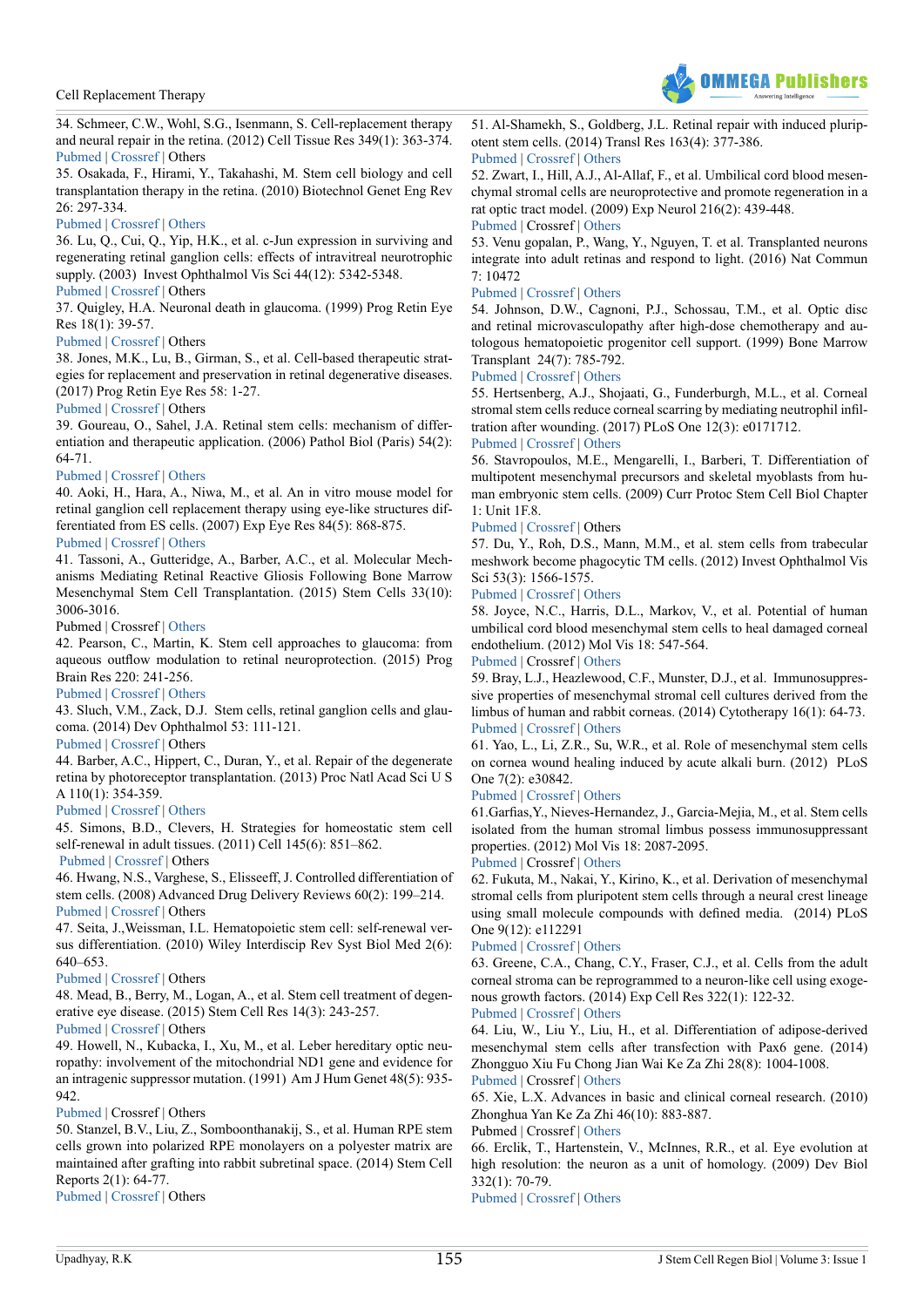

<span id="page-11-0"></span>67. Espandar, L., Caldwell, D., Watson, R., et al. Application of adipose-derived stem cells on scleral contact lens carrier in an animal model of severe acute alkaline burn. (2014) Eye Contact Lens 40(4): 243-247.

### [Pubmed](https://www.ncbi.nlm.nih.gov/pubmed/24901976) | [Crossref](https://doi.org/10.1097/ICL.0000000000000045) | Others

<span id="page-11-1"></span>68. Barish, M.E., Herrmann, K., Tang, Y., et al. Human Neural Stem Cell Biodistribution and Predicted Tumor Coverage by a Diffusible Therapeutic in a Mouse Glioma Model. (2017) Stem Cells Transl 6(6): 1522-1532.

### [Pubmed](https://www.ncbi.nlm.nih.gov/pubmed/28481046) | [Crossref](https://doi.org/10.1002/sctm.16-0397) | [Others](http://onlinelibrary.wiley.com/doi/10.1002/sctm.16-0397/full)

<span id="page-11-2"></span>69. Hill, A.J., Zwart, I., Samaranayake, A.N., et al. Rat neurosphere cells protect axotomized rat retinal ganglion cells and facilitate their regeneration. (2009) J Neurotrauma 26(7): 1147-1156.

### [Pubmed](https://www.ncbi.nlm.nih.gov/pubmed/19203229) | [Crossref](https://doi.org/10.1089/neu.2008.0801) | [Others](http://online.liebertpub.com/doi/abs/10.1089/neu.2008.0801)

<span id="page-11-3"></span>70. Bull, N.D., Martin, K.R. Optic nerve restoration: new perspectives. (2007) J Glaucoma 16(5): 506-511.

#### [Pubmed](https://www.ncbi.nlm.nih.gov/pubmed/17700293) | [Crossref](https://doi.org/10.1097/IJG.0b013e3180391a18) | [Others](http://journals.lww.com/glaucomajournal/Abstract/2007/08000/Optic_Nerve_Restoration__New_Perspectives.11.aspx)

<span id="page-11-4"></span>71. Matsuo, T. Vision engineering--photoelectric dye-based retinal prostheses: Okayama University model. (2007) Brain Nerve 59(4): 331-338.

### [Pubmed](https://www.ncbi.nlm.nih.gov/pubmed/17447519) | Crossref | [Others](https://www.researchgate.net/publication/6380395_Vision_engineering_-_Photoelectric_dye-based_retinal_prostheses_Okayama_university_model)

<span id="page-11-5"></span>72. Junqueira, L.C.U., Mescher, A.L. Junqueira's Basic Histology: Text and Atlas. (2010) 12th New York, USA: McGraw-Hill Medical.

# Pubmed | Crossref | Others

<span id="page-11-6"></span>73. Firsova, N.V., Iu, V., Smirnova, A., et al. Identification of the OCT4 pg1 retrogene and NANOG gene expression in the human embryonic eye. (2008) Izv Akad Nauk Ser Biol 2: 134-138.

### [Pubmed](https://www.ncbi.nlm.nih.gov/pubmed/18946985) | Crossref | [Others](https://link.springer.com/article/10.1134/S1062359008020027)

<span id="page-11-7"></span>74. Ho, H.Y., Chang, K.H., Nichols, J., et al. Homeodomain protein Pitx3 maintains the mitotic activity of lens epithelial cells. (2009) Mech Dev 126(1-2): 18-29.

### [Pubmed](https://www.ncbi.nlm.nih.gov/pubmed/19007884) | [Crossref](https://doi.org/10.1016/j.mod.2008.10.007) | [Others](http://www.sciencedirect.com/science/article/pii/S0925477308001627)

<span id="page-11-8"></span>75. Gehring, W.J. The master control gene for morphogenesis and evolution of the eye. (1996) Genes to Cells 1(1): 11–15.

[Pubmed](https://www.ncbi.nlm.nih.gov/pubmed/9078363) | [Crossref |](https://doi.org/10.1046/j.1365-2443.1996.11011.x) [Others](http://onlinelibrary.wiley.com/doi/10.1046/j.1365-2443.1996.11011.x/abstract)

76. Chow, R.L., Altmann, C.R., Lang, R.A., et al. Pax6 induces ectopic eyes in a vertebrate. (1999) Development 126(19): 4213–4222.

# [Pubmed |](https://www.ncbi.nlm.nih.gov/pubmed/10477290) Crossref | [Others](http://dev.biologists.org/content/126/19/4213)

77. Tucker, P., Laemle, L., Munson, A., et al. The eyeless mouse mutation (ey1) removes an alternative start codon from the Rx/rax homeobox gene. (2001) Genesis 31(1): 43–53.

# [Pubmed](https://www.ncbi.nlm.nih.gov/pubmed/11668677) | [Crossref](https://doi.org/10.1002/gene.10003) | [Others](http://onlinelibrary.wiley.com/doi/10.1002/gene.10003/abstract)

78. Furukawa, T., Kozak, C.A., Cepko, C.L. rax, a novel paired-type homeobox gene, shows expression in the anterior neural fold and developing retina. (1997) Proc Natl Acad Sci U S A 94(7): 3088–3093. [Pubmed](https://www.ncbi.nlm.nih.gov/pubmed/9096350) | Crossref | [Others](http://www.pnas.org/content/94/7/3088.abstract)

79. Zuber, M.E., Gestri, G., Viczian A.S., et al. Specification of the vertebrate eye by a network of eye field transcription factors. (2003) Development 130(21): 5155–5167.

# [Pubmed](https://www.ncbi.nlm.nih.gov/pubmed/12944429) | [Crossref](https://doi.org/10.1242/dev.00723) | [Others](http://dev.biologists.org/content/130/21/5155)

80. Martínez-Morales, J.R., Rodrigo, I., Bovolenta P. Eye development: a view from the retina pigmented epithelium. (2004) BioEssays 26(7): 766–777.

# [Pubmed](https://www.ncbi.nlm.nih.gov/pubmed/15221858) | [Crossref](https://doi.org/10.1002/bies.20064) | Others

81. Martínez-Morales, J.R., Dolez, V., Rodrigo, I., et al. OTX2 activates the molecular network underlying retina pigment epithelium differentiation. (2003) The Journal of Biological Chemistry 278(24): 21721–21731.

# [Pubmed](https://www.ncbi.nlm.nih.gov/pubmed/12663655) | [Crossref](https://doi.org/10.1074/jbc.M301708200) | [Others](http://www.jbc.org/content/278/24/21721.full)

82. Liu, W., Lagutin, O.V., Mende, M., et al. Six3 activation of Pax6 expression is essential for mammalian lens induction and specification. (2006) The EMBO Journal 25(22): 5383–5395.

# [Pubmed](https://www.ncbi.nlm.nih.gov/pubmed/17066077) | [Crossref](https://doi.org/10.1038/sj.emboj.7601398) | Others

83. Mathers, P. H., Grinberg, A., Mahon, K. A., et al. The Rx homeobox gene is essential for vertebrate eye development. (1997) Nature 387(6633): 603–607.

[Pubmed](https://www.ncbi.nlm.nih.gov/pubmed/9177348) | [Crossref](https://doi.org/10.1038/42475) | [Others](https://www.nature.com/nature/journal/v387/n6633/full/387603a0.html)

<span id="page-11-9"></span>84. Novak, A., Guo, C., Yang, W., et al. Function of Rx, but not Pax6, is essential for the formation of retinal progenitor cells in mice. (2000) Genesis 28(3-4): 135–142.

### [Pubmed](https://www.ncbi.nlm.nih.gov/pubmed/11105055) | [Crossref](https://doi.org/10.1002/1526-968X(200011/12)28:3/4%3c135::AID-GENE70%3e3.0.CO) | [Others](http://onlinelibrary.wiley.com/doi/10.1002/1526-968X(200011/12)28:3/4%3C135::AID-GENE70%3E3.0.CO;2-P/abstract)

85. Tan, M.H., Smith, A.J., Pawlyk, B., et al. Gene therapy for retinitis pigmentosa and Leber congenital amaurosis caused by defects in AIPL1: effective rescue of mouse models of partial and complete Aipl1 deficiency using AAV2/2 and AAV2/8 vectors. (2009) Hum Mol Genet 18(12): 2099-2114.

### [Pubmed](https://www.ncbi.nlm.nih.gov/pubmed/19299492) | [Crossref](https://doi.org/10.1093/hmg/ddp133) | [Others](http://paperity.org/p/40197682/gene-therapy-for-retinitis-pigmentosa-and-leber-congenital-amaurosis-caused-by-defects-in)

<span id="page-11-10"></span>86. Zarbin, M.A., Montemagno, C., Leary, J.F., et al. Nanomedicine for the treatment of retinal and optic nerve diseases. (2013) Curr Opin Pharmacol 13(1): 134-48.

#### [Pubmed](https://www.ncbi.nlm.nih.gov/pubmed/23142104) | [Crossref](https://doi.org/10.1016/j.coph.2012.10.003) | [Others](http://www.sciencedirect.com/science/article/pii/S1471489212001993)

<span id="page-11-11"></span>87. Bharti, K., Nguyen, M.T.T., Skuntz, S., et al. The other pigment cell: specification and development of the pigmented epithelium of the vertebrate eye. (2006) Pigment Cell Research 19(5): 380–394. [Pubmed](https://www.ncbi.nlm.nih.gov/pubmed/16965267) | [Crossref](https://doi.org/10.1111/j.1600-0749.2006.00318.x) | [Others](http://onlinelibrary.wiley.com/doi/10.1111/j.1600-0749.2006.00318.x/abstract)

<span id="page-11-12"></span>88. Macdonald, R., Barth, K. A., Xu, Q., et al. Midline signaling is required for Pax gene regulation and patterning of the eyes. (1995) Development 121(10): 3267–3278.

### [Pubmed](https://www.ncbi.nlm.nih.gov/pubmed/7588061) [| Crossref](https://doi.org/10.1016/0168-9525(95)90453-0) | [Others](http://www.cell.com/trends/genetics/fulltext/0168-9525(95)90453-0)

<span id="page-11-13"></span>89. Carlson, B. M. Human Embryology and Developmental Biology. (2009) 4th Philadelphia, Pa, USA: Mosby/Elsevier.

Pubmed | Crossref | Others

<span id="page-11-14"></span>90. Lidster, K., Jackson, S.J., Ahmed, Z., et al. Neuroprotection in a novel mouse model of multiple sclerosis. (2013) PLoS One 8(11): e79188.

### [Pubmed](https://www.ncbi.nlm.nih.gov/pubmed/24223903) | [Crossref](https://doi.org/10.1371/journal.pone.0079188) | [Others](http://journals.plos.org/plosone/article?id=10.1371/journal.pone.0079188)

<span id="page-11-15"></span>91. Ferrari, S., Ponzin, D., Ashworth, J.L., et al. Diagnosis and management of ophthalmological features in patients with mucopolysaccharidosis. (2011) Br J Ophthalmol 95(5): 613-619.

# [Pubmed](https://www.ncbi.nlm.nih.gov/pubmed/20852315) | [Crossref](https://doi.org/10.1136/bjo.2010.179937) | [Others](https://www.researchgate.net/publication/46306538_Diagnosis_and_management_of_ophthalmologic_features_in_patients_with_mucopolysaccharidosis)

<span id="page-11-16"></span>92. Newkirk, K.M., Atkins, R.M., Dickson, P.I., et al. Ocular lesions in canine mucopolysaccharidosis I and response to enzyme replacement therapy. (2011) Invest Ophthalmol Vis Sci 52(8): 5130-5135.

# [Pubmed](https://www.ncbi.nlm.nih.gov/pubmed/21436264) | [Crossref](https://doi.org/10.1167/iovs.10-6751) | [Others](http://iovs.arvojournals.org/article.aspx?articleid=2187256)

<span id="page-11-17"></span>93. Al-Izki, S., Pryce, G., Hankey, D.J., et al. Lesional-targeting of neuroprotection to the inflammatory penumbra in experimental multiple sclerosis. (2014) Brain 137(Pt 1): 92-108.

# [Pubmed](https://www.ncbi.nlm.nih.gov/pubmed/24287115) | [Crossref](https://doi.org/10.1093/brain/awt324) | [Others](https://academic.oup.com/brain/article/137/1/92/364541/Lesional-targeting-of-neuroprotection-to-the)

94. Browne, L., Lidster, K., Al-Izki, S., et al. Imidazol-1-ylethylindazole voltage-gated sodium channel ligands are neuroprotective during optic neuritis in a mouse model of multiple sclerosis. (2015) J Med Chem 58(8): 3637.

#### [Pubmed](https://www.ncbi.nlm.nih.gov/pubmed/25849447) | [Crossref](https://doi.org/10.1021/acs.jmedchem.5b00508) | [Others](http://pubs.acs.org/doi/10.1021/acs.jmedchem.5b00508http:/pubs.acs.org/doi/abs/10.1021/jm401881q)

95. Lu, Q., Cui, Q., Yip, H.K., et al. c-Jun expression in surviving and regenerating retinal ganglion cells: effects of intravitreal neurotrophic supply. (2003) Invest Ophthalmol Vis Sci 44(12): 5342-5348.

# [Pubmed](https://www.ncbi.nlm.nih.gov/pubmed/14638736) | [Crossref](https://doi.org/10.1167/iovs.03-0444) | [Others](http://iovs.arvojournals.org/article.aspx?articleid=2124104)

<span id="page-11-18"></span>96. Yoo, Y.S., Na, K.S., Shin, J.A., et al. Posterior eye segment complications related to allogenic hematopoietic stem cell transplantation. (2017) Retina 37(1):135-143.

# [Pubmed](https://www.ncbi.nlm.nih.gov/pubmed/27380428) | [Crossref](https://doi.org/10.1097/IAE.0000000000001122.) | [Others](http://journals.lww.com/retinajournal/Abstract/2017/01000/POSTERIOR_EYE_SEGMENT_COMPLICATIONS_RELATED_TO.17.aspx)

<span id="page-11-19"></span>97. Chung, S., Rho, S., Kim, G., et al. Human umbilical cord blood mononuclear cells and chorionic plate-derived mesenchymal stem cells promote axon survival in a rat model of optic nerve crush injury. (2016) Int J Mol Med 37(5): 1170-1180.

### [Pubmed](https://www.ncbi.nlm.nih.gov/pubmed/26986762) | [Crossref](https://doi.org/10.3892/ijmm.2016.2532) | [Others](http://www.nrronline.org/article.asp?issn=1673-5374;year=2012;volume=7;issue=26;spage=2018;epage=2027;aulast=Sung)

<span id="page-11-20"></span>98. Arjamaa, O. Corneal reconstruction by stem cells and bioengineering. (2012) Clin Ophthalmol 6: 1407-1409.

### [Pubmed](https://www.ncbi.nlm.nih.gov/pmc/articles/PMC3437957/) | [Crossref](https://doi.org/10.2147/OPTH.S33826) | [Others](https://www.researchgate.net/publication/230833691_Corneal_reconstruction_by_stem_cells_and_bioengineering)

<span id="page-11-21"></span>99. Barbaro, V., Ferrari, S., Fasolo, A., et al. Reconstruction of a human hemicornea through natural scaffolds compatible with the growth of corneal epithelial stem cells and stromal keratocytes. (2009) Mol Vis 15: 2084-2093.

[Pubmed](https://www.ncbi.nlm.nih.gov/pubmed/19862337) | Crossref | Others